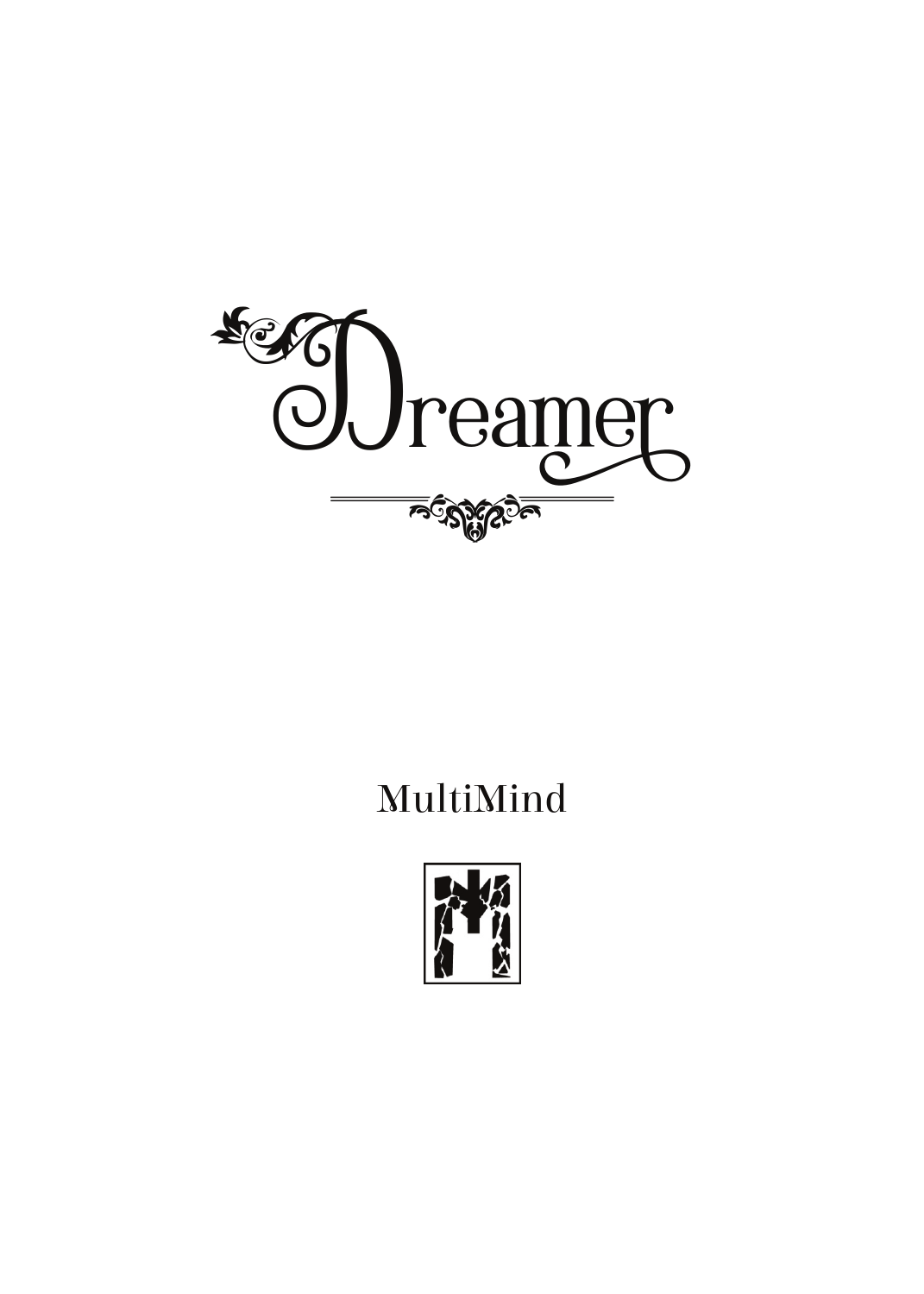This is a work of fiction. Names, characters, places, and incidents either are the product of the author's imagination or are used fictitiously. Any resemblance to actual persons, living or dead, events, or locales is entirely coincidental.

Copyright © 2021 by MultiMind

All rights reserved.

No part of this book may be reproduced or used in any manner without written permission of the copyright owner except for the use of quotations in a book review or proper fair use. Fragmented M logo is a trademark of MultiMind Publishing. For more information, e-mail: multimindpublishing@gmail.com

> First paperback edition, March 2022 First e-book edition, March 2022 Audiobook edition, March 2022

Cover design by Ejiwa Ebenebe

ISBN 978-1-952860-04-1 (paperback) ISBN 978-1-952860-06-5 (ebook) ISBN 978-1-952860-07-2 (audiobook)

Library of Congress Control Number: 2021920523

www.multimindpublishing.com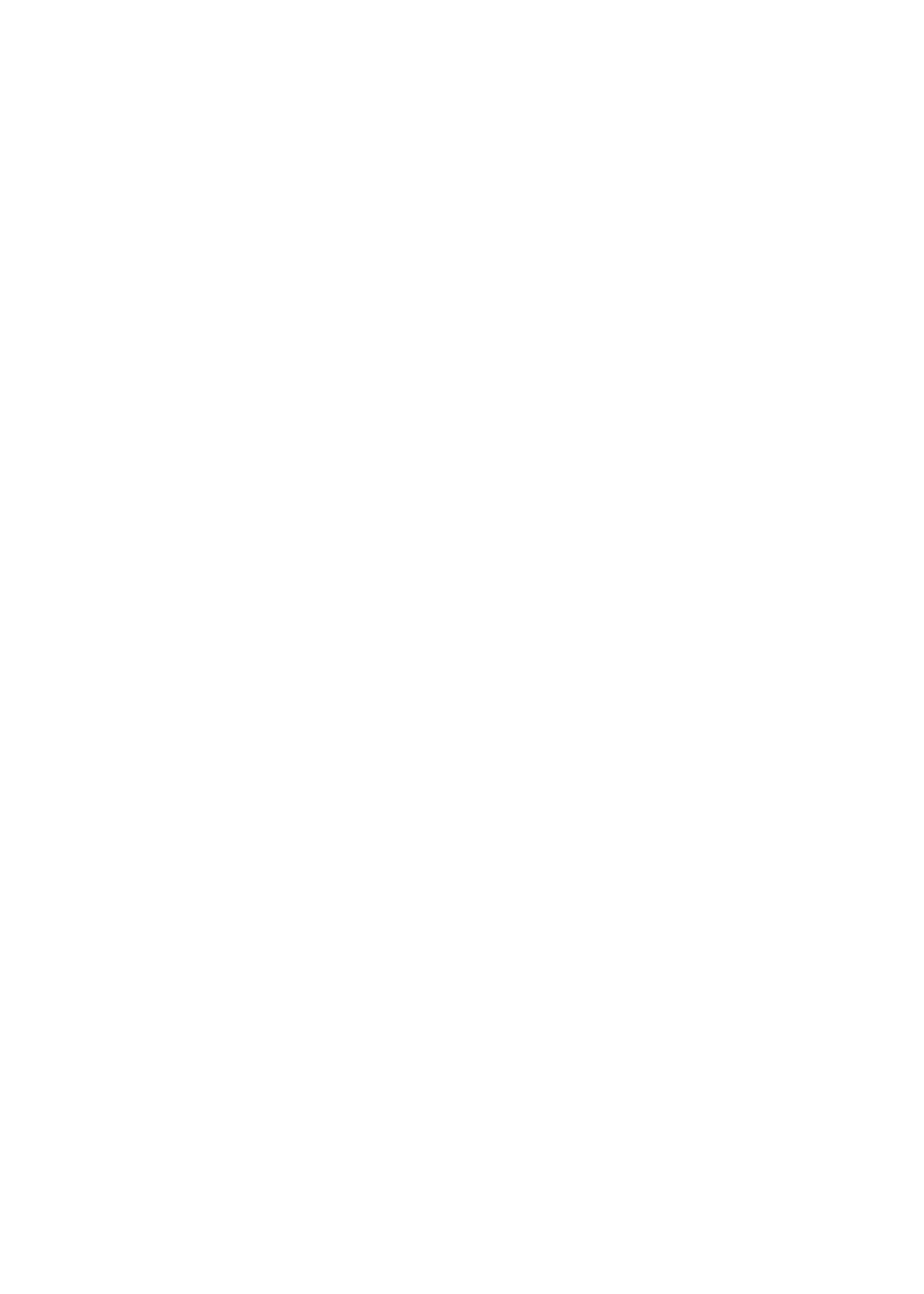

### **Content Warning:**

- Severe Blood/Violence
- Brief Mention of Racism

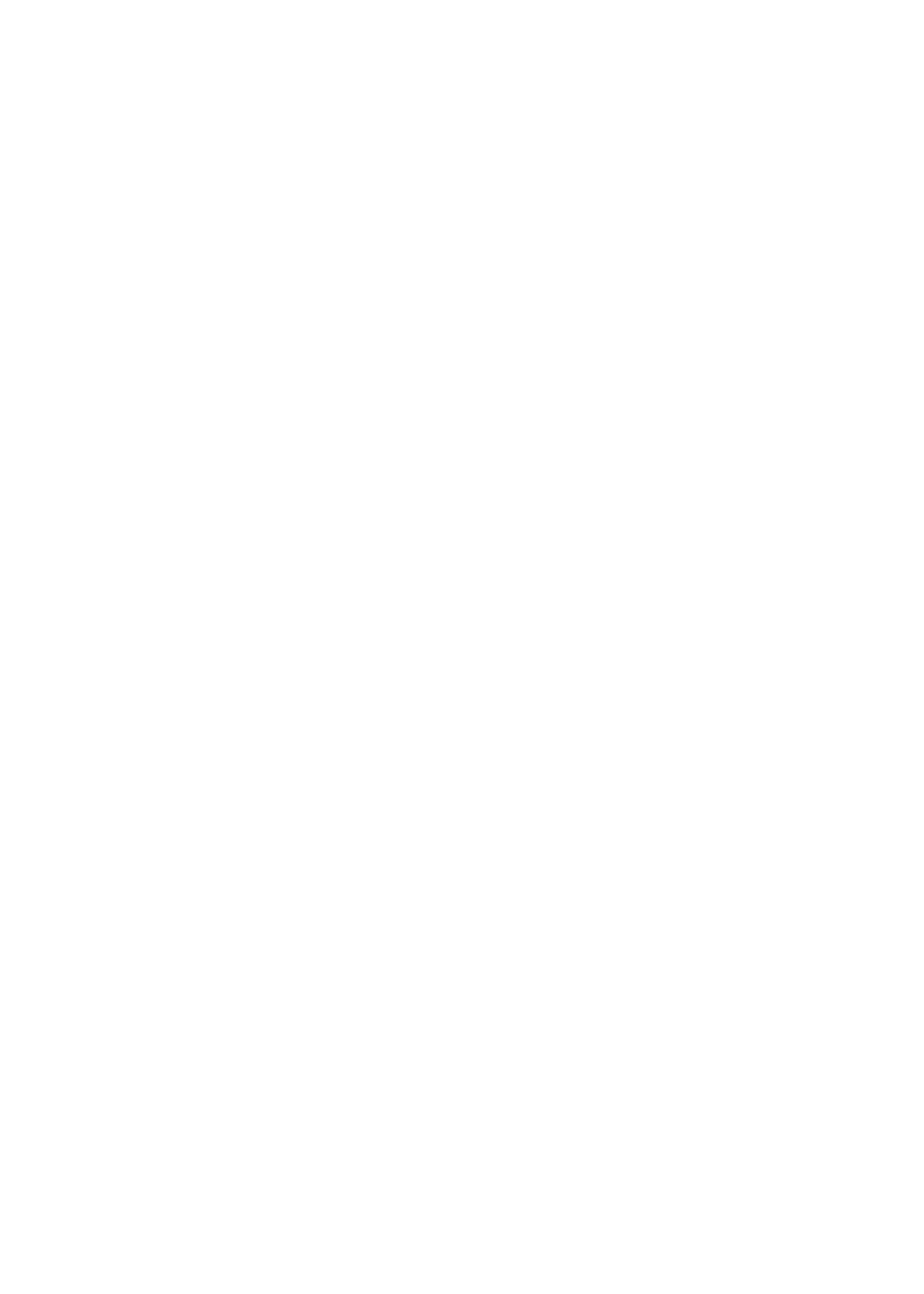# Dreamer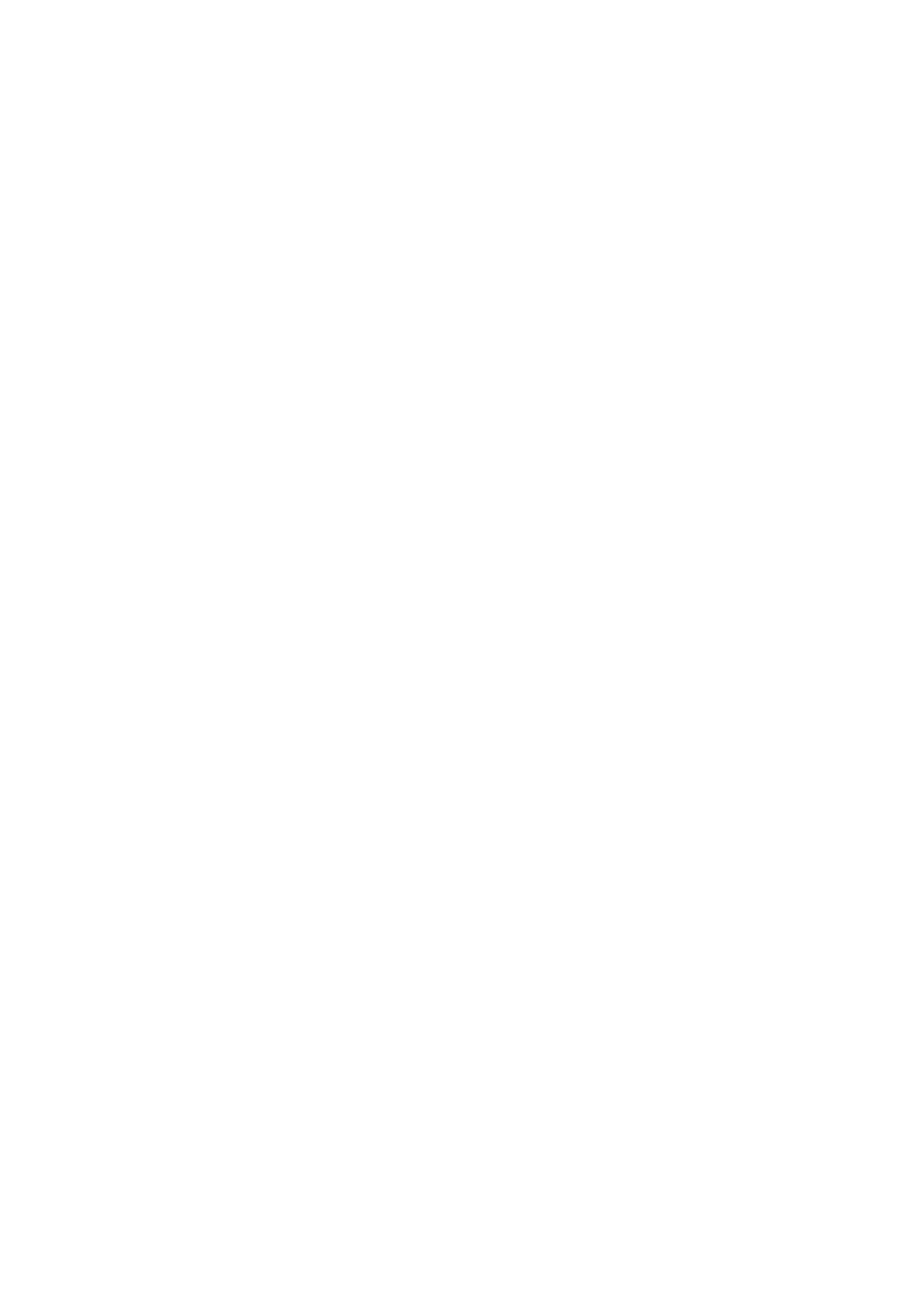## Chapter I

Ever since she was four or five, Vera always had these lively dreams over and over. Not every night but often enough to feel that way. She would wake up with brushes of leaves in her coily hair, her pajamas covered in dirt, soaked with water, skinned knees, ripped clothes or snow in her pockets. If she dreamt it, she felt it.

Vera learned about her dreams and what they were, Dream Traveling, through her mother Adelia. Adelia always reminded her not to fear, as this was a trait that ran all throughout the Florence family tree. She informed Vera that the trait was much more prevalent during slavery times, even used as a method of escape and sometimes to bring families back together. But now, the trait has just about trailed off. "I guess we're not in so much danger anymore," Adelia assumed. The last known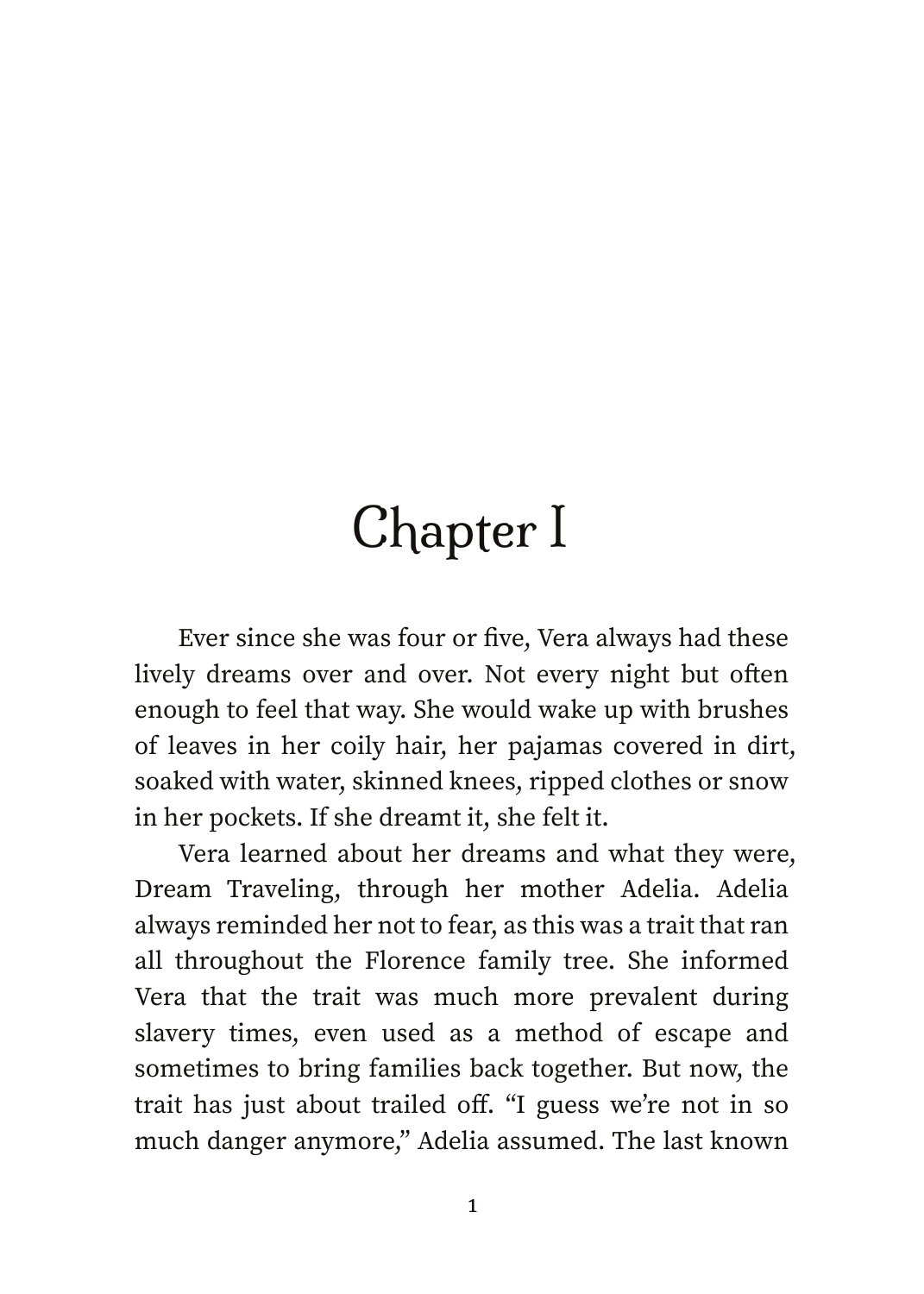member to show the trait was Adelia's great aunt Addie, who kept a dream journal that was buried with her.

The trait tapered off in recent generations, and eventually became a tale of superstition. Even now, few would believe such a thing could exist, let alone run through their blood. Hence, Adelia instructed Vera to keep the trait between the two of them. That sat fine with Vera; she wasn't too keen on the rest of her family anyways. Cataloged as the weird outcast, Vera rarely got along with anyone besides her mother. The elders thought Vera rebuked her Blackness and all the history they fought for because she liked rock bands and wore spike bracelets. The irony was never lost on Vera that she was accused of "denying her Blackness" by liking rock, a Black-made genre. The younger members regularly scoffed at her and called her "White" or "oreo" because of her diction and gothic interests. When she once showed up to a cookout in a fluffy Victorian skirt, a cousin almost set it aflame and another followed her, asking what storybook she dropped out of. It didn't matter that Vera shared her mother's deep desire for history and knowledge, especially about her heritage. She was an outsider all the same.

To be honest, Vera wasn't very outgoing outside of her family, either. Growing up, she made it a point to stay out of the way and remain hidden. Online and offline, she preferred to be a passing phantom rather than the center of attention. Keeping to herself had always been the safer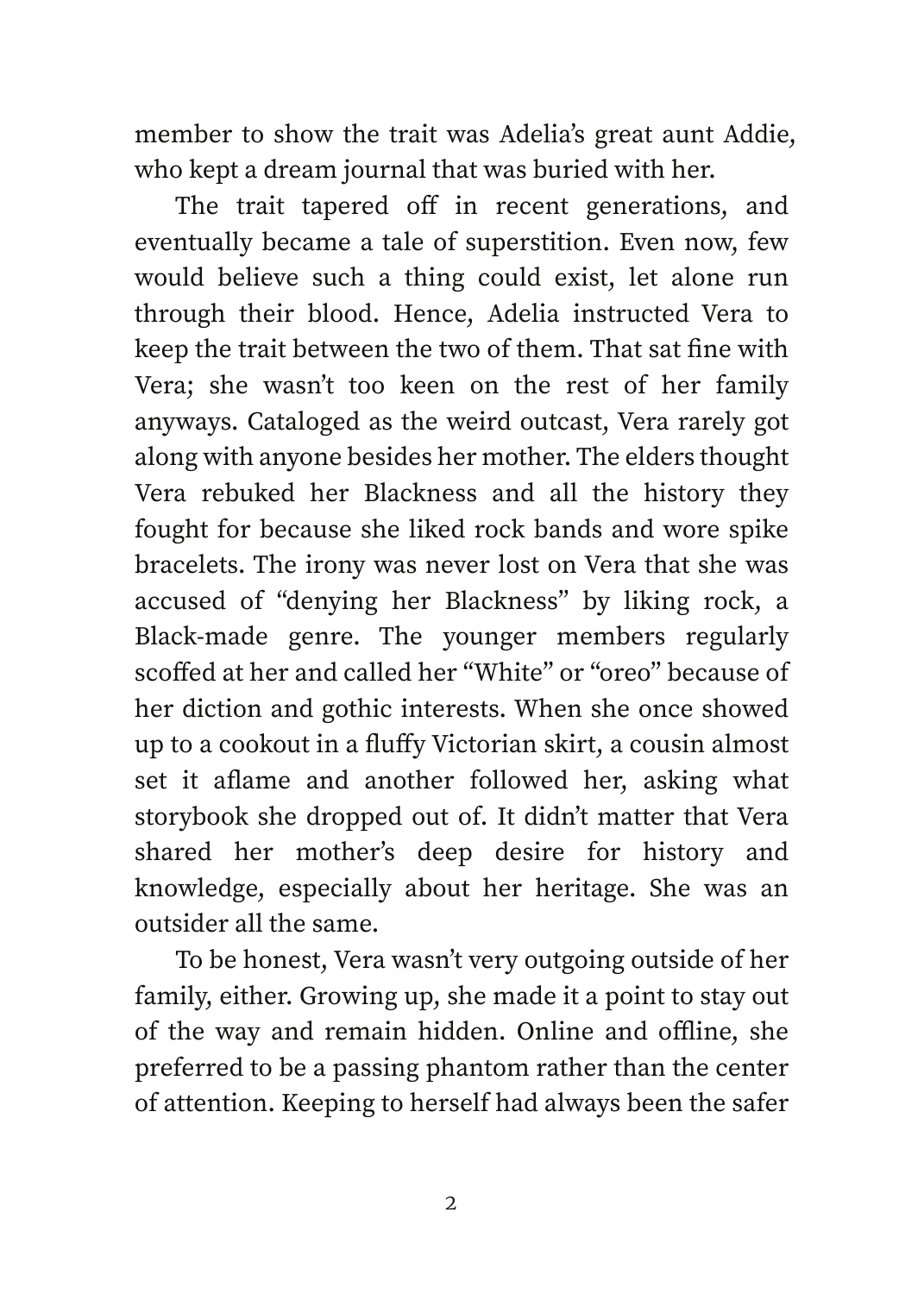choice. If no one knew she existed, no one could harm her because she existed.

Instead, she found solace in music. Though she had an expansive palette, Rock was her home. It understood her, made her feel less alone. Less weird, even at her weirdest. Through the years, she had developed quite the collection of albums, posters, shirts and wristbands. Especially of bands that looked a lot more like her. She gravitated to them most.

Adelia could hardly understand her daughter's love for such raucous music but as long as it wasn't drugs or violence, she tried to be at least some version of okay with it. A reluctant but cautious version. Her main focus was her daughter's dream traveling. Adelia had dream traveled only once or twice herself but the trait showed up much stronger in Vera, both for better and for worse.

One night when Vera was eight, she darted into her mother's bedroom with a terrible limp and rope burns gripped across her throat. Awful, red burns seared into her rose-copper skin; there were even prickles of rough twine among the broken skin. Awash in tears, Vera cried about a horrible nightmare: sent back in time and strung up a tree for a midday picnic lynching. There were men, women and children there, all White, all cheering as if at a show. Some of them wore bleached, pointed hoods. Terrified, Vera said she tried to wrest free from the noose and woke up from the shock of falling. Adelia had always been a difficult person to ruffle and rile but this alarmed her. She swept Vera up in her arms and consoled her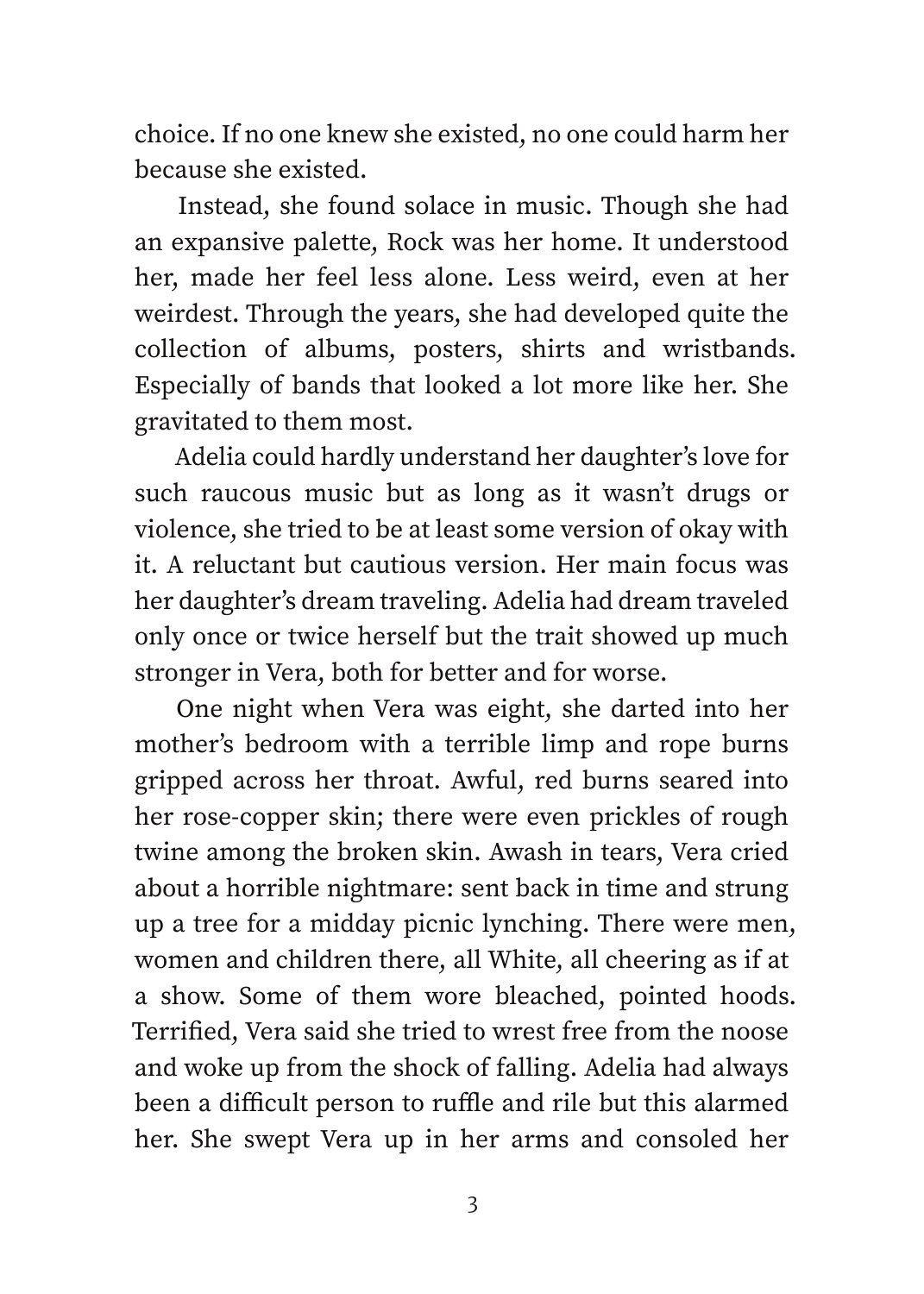suffering daughter. She had a feeling this would happen, Vera's class saw a Civil Rights documentary that day. Adelia kept Vera home the next day to aid her wounds. By mid-morning, they disappeared as Vera napped in her arms during cartoons.

Over time, Vera became better about her dreams, just another part of her life. By the time Vera graduated high school, she had come a bit more out of her shell and even had a few friends, most of them online. Vera decided around the end of high school to hold off continuing her education. Adelia had practically fallen out when she heard the decision. To keep a roof over her head, Vera agreed to take only a year off and get a job during the meantime.

Job procurement wasn't as difficult as Vera had feared, she discovered there was one waiting in the wings for her at her favorite music shop, YinYue: Music Under the Moon. Her boss, Derrick Ma, couldn't have been more excited. He even exclaimed the day she said yes, "I couldn't *wait* for you to be legal so I could snatch you up!– Wait, wait … that came out wrong." Vera just chuckled and asked when she should start. YinYue wasn't far with connecting bus stops, and nestled in a short row of stores. She had a comfortable full-time job as "inventory clerk" but she was dragged into so many decisions and duties by her boss she felt more like a phantom co-owner.

That was five months ago. This particular day was Tuesday and Vera was doing her usual routine before the store opened at eleven: update the album release board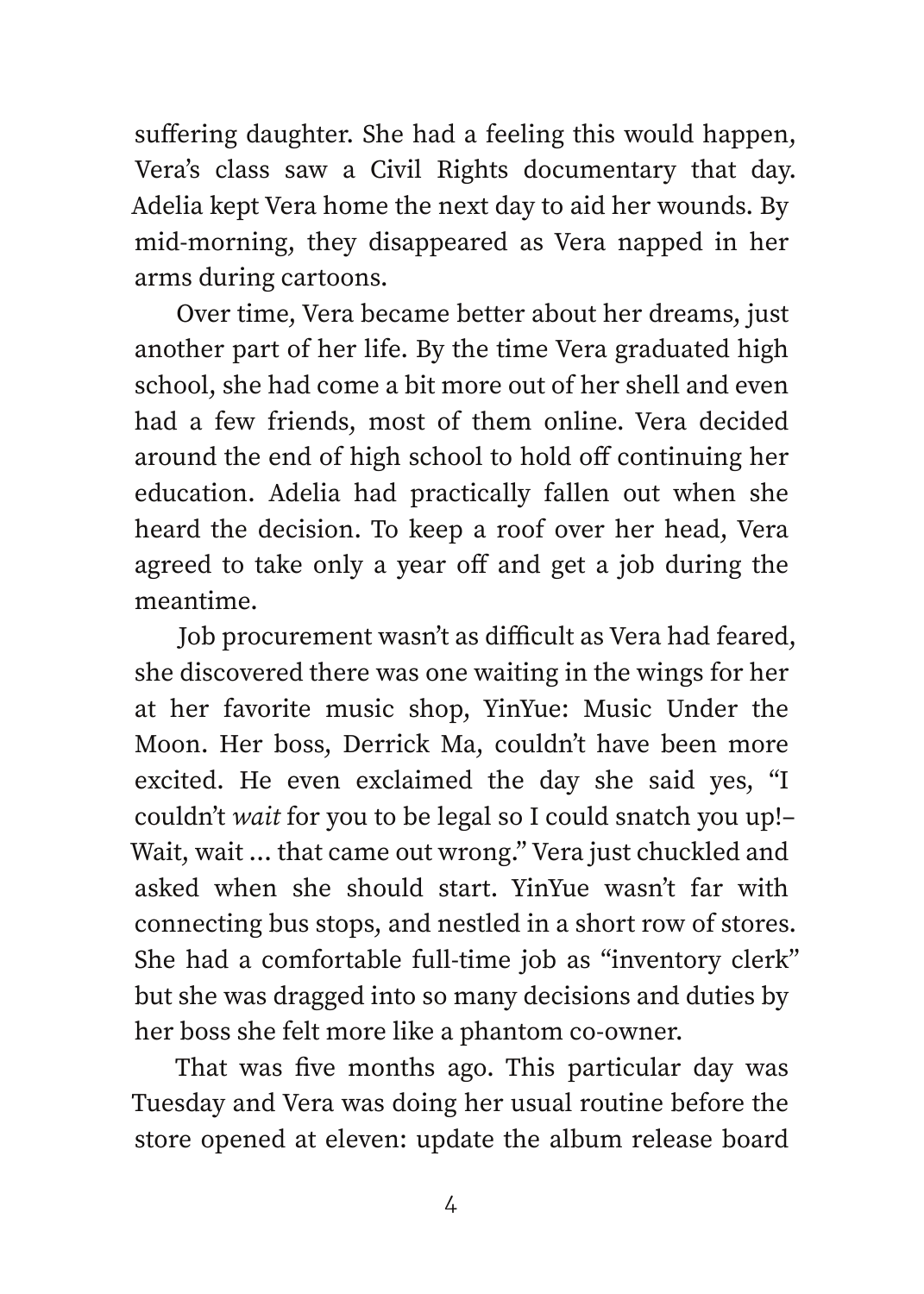behind the aged check-out counter, which was crusted over with a layer or two of band stickers; change the hanging posters for albums coming out that week (Vera would secretly stash the ones she wanted to keep); shelve the respective albums and check the three practice rooms in the very back for any mess or problems.

Derrick was planted in the same place he always was – never behind the register where he belonged. He either messed with the drum sets at the rear of the store's showroom or the turntables next to the sticker-laden checkout counter as his hard worker buzzed about to get the store up and running.

Thirty-eight going on twenty-two, life was always a party to Derrick. He had a jet-black hair rough shorn around his shoulders, a small goatee and dual snakes tattoos wrapped around his built arms. Black snake on right, red snake on left, with the heads covered by his worn red shirt. Derrick had been running YinYue since 2006, the year he turned twenty-five and wound up with a hefty trust fund. His siblings thought he would blow it on something stupid. They were partially right – Derrick never cared about business and described himself as a "Socialist Anarchist". He only opened YinYue because he wanted to stay surrounded by what he loved and had enough sense to know running a music venue would have been too much brain work. Running a small business was decidedly easier. He was partially right.

Tapping out a steady drum roll on the practice drum pad covering the display snares, Derrick yelled over to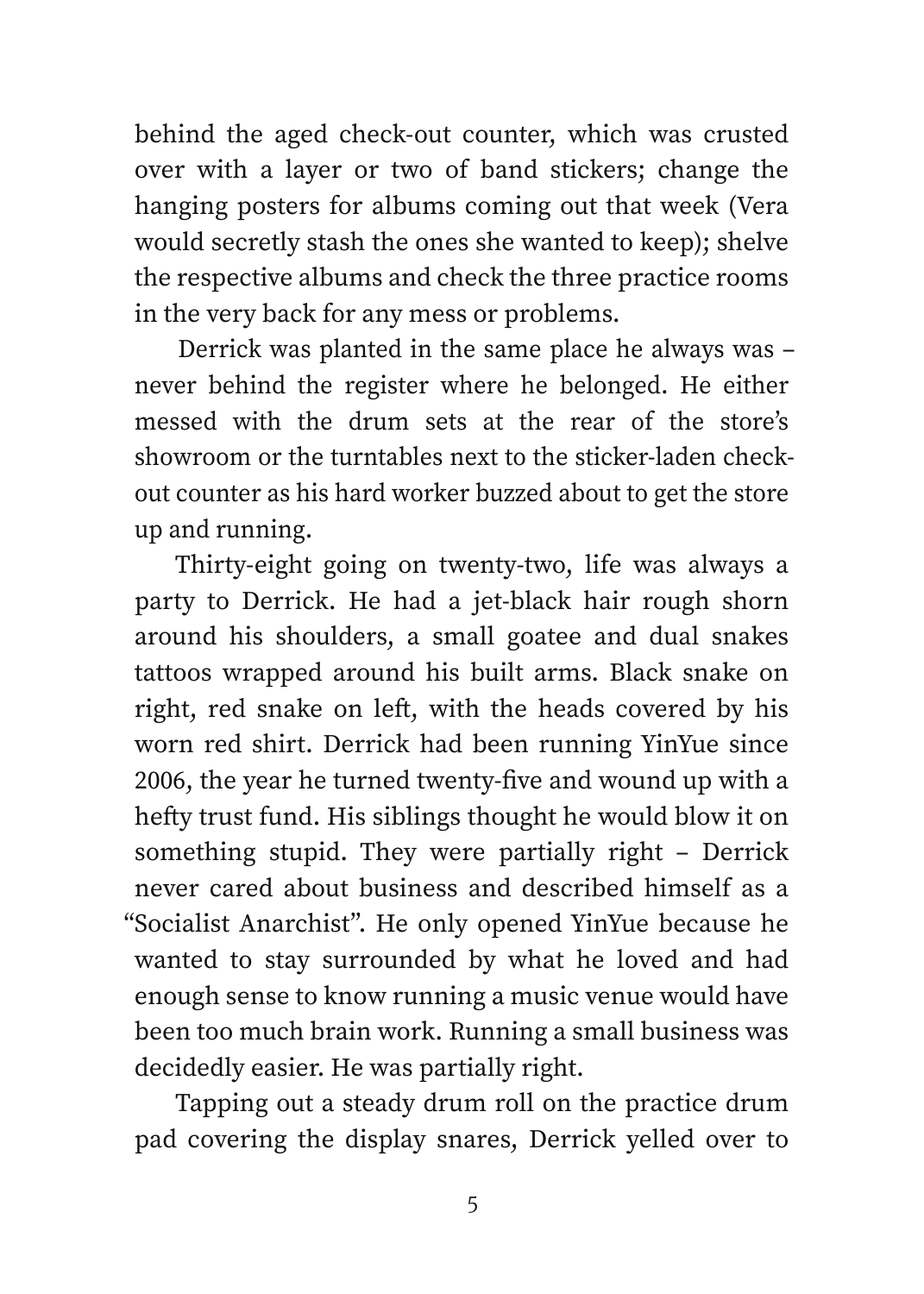Vera as she minded the shop computer next to the tablet till, "Hey! Don't forget to put on some ambiance music or something!"

Vera paused and looked up, a deadpan expression on her round face. She looked over to her boss and fussed, "I've been runnin' ʻround like a chicken with my head cut off - You've just been drumming away!"

"You're on the computer, already!" Derrick shouted back across the store. He expertly twirled a drumstick with his fingers. "Pick something cool! Like Avenged Sevenfold or The–"

"Derrick! It's too *early* for that!" Vera shot back. She checked the time on the computer. The store needed to be ready in twenty minutes. Scrolling through the various playlists stored on the computer, Vera decided, "I'm putting on some psychill and trance. Can you check on the game racks?"

Derrick craned his thick neck to look at the music games section crowded into the front corner of the store, the morning sun bathed over the small selection through the gleaming picture window. There were a couple tester dance pads, a standing rack filled with various rhythm games, tester guitar controllers hanging under the large dual televisions and a stack of product boxes, all displayed in haphazard glory. Vera clicked on the televisions and game demos sang out with vibrant colors. Derrick forgot to turn off the consoles for the weekend, *again*.

The owner shrugged, "Looks good to me."

Vera sighed quietly at the computer. How this place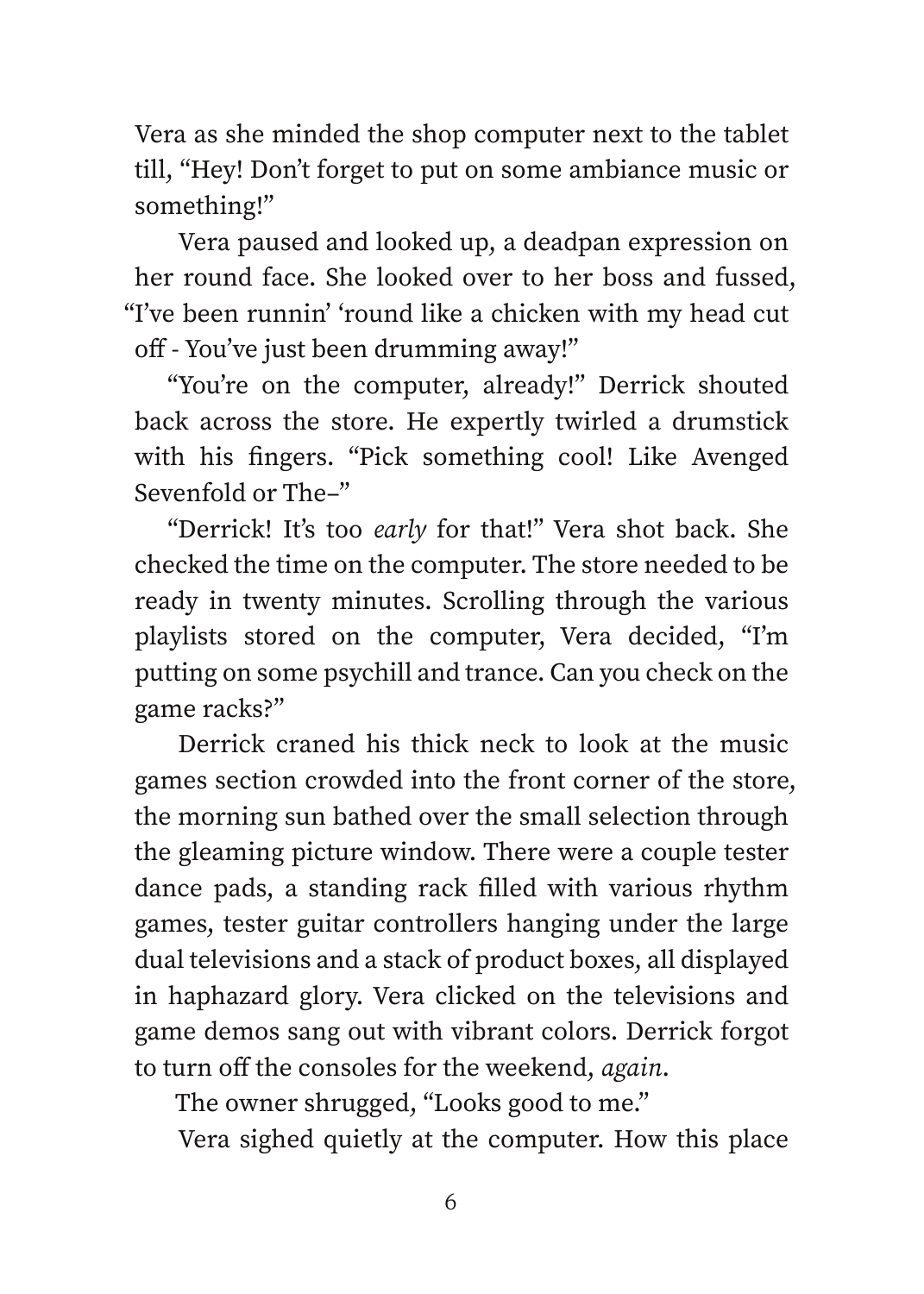never went out of business sometimes befuddled her.

Derrick went back to hammering out a muted solo as light music began to waft from above.

Once eleven had struck, Derrick finished with the drums and got behind the register. He was tall and always walked with pride and confidence. He tapped away at the register, a thin tablet encased in a graffitied hard shell. Only a sticker showcasing the store's name sat atop the street art square in the middle. A small card reader stuck out of its audio jack on the side, colored blue, lavender and fuchsia in marker. Vera resided in the storeroom, fixing coffee.

Within minutes, the first customer arrived, except they were hardly ever a customer. It was Rikers, the local hip-hop head still hoping for a shot at greatness, even as he hurtled steadily and quickly to his mid-thirties. He strolled in with a swagger that resembled more of a bravado-filled limp than anything, especially for his small frame. Rikers wore black skinny jeans and an oversized black shirt covered with pictures of money wafting down, all hundreds. His tightly braided hair stuck out at the nape with disheveled curl. His dark cinnamon ears each held a tiny zircon stud that barely glittered. He smelled of honey and spoke with a drag, "Yuh favorite customer is here!"

Derrick greeted warmly, "Rikers, my man! Got new duds for us?"

Rikers guffawed with mocking laughter as he approached the counter and slapped Derrick's outstretched hand, "Ah haaaaa, Bruce Lee got jokes this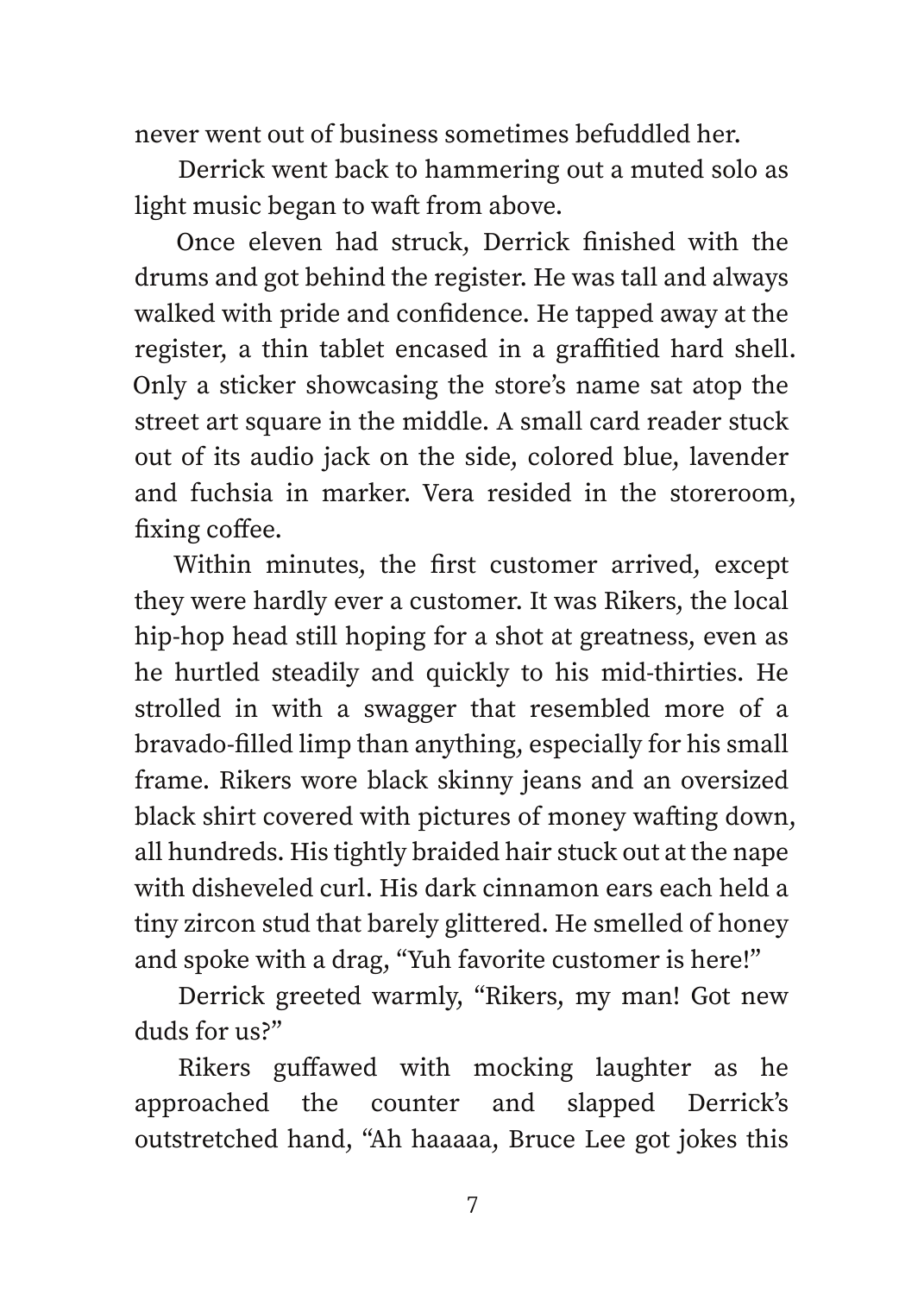morning. Maaaaan, my mixes are amazin' an' you know it. Twen'ny-nine downloads offa SoundVapor just this past *week*." He smiled a gold-capped grin.

Derrick stared at the small wire rack nestled between the register and plastic tubs of candy. It was a touch taller than the golden cat statue in front of the register and bits of enamel paint chipped off, clearly second-hand. Taped to the top of the rack was a well-designed card: "Try Some of Our Local Flavors! Only \$5". In the middle rack sat all three of Rikers' albums. Enclosed in purple jewel cases, the cover displayed a poorly edited rendition of The Last Supper taking place in a lofty banker's office. Stamped above the holy heads was the title "Love God, Praise Money" in gold, gaudy, diamond-studded letters.

With a flat face, Derrick returned his stare to Rikers, "ʻTwenty-nine'? That's *amazing*. Because none of these moved at *all* this week. Or last. Or this month, come to think of it. I think I even dusted them once. But twentynine? Whatever will Kanye do in the face of such talent and competition? Jay-Z must be *terrified*." He pretended to break down and plead to a bemused Rikers, "Don't hurt them, they both have children and wives!" he choked back a fake tear.

Rikers waved off Derrick's ribbing. "Nah, man, I ʻon't be messin' with no Illuminati men. That's how they all be makin' their money."

Vera sauntered out of the storeroom and stepped behind the counter, blowing on a cup of light and sweet coffee. She lamented her unfortunate timing when she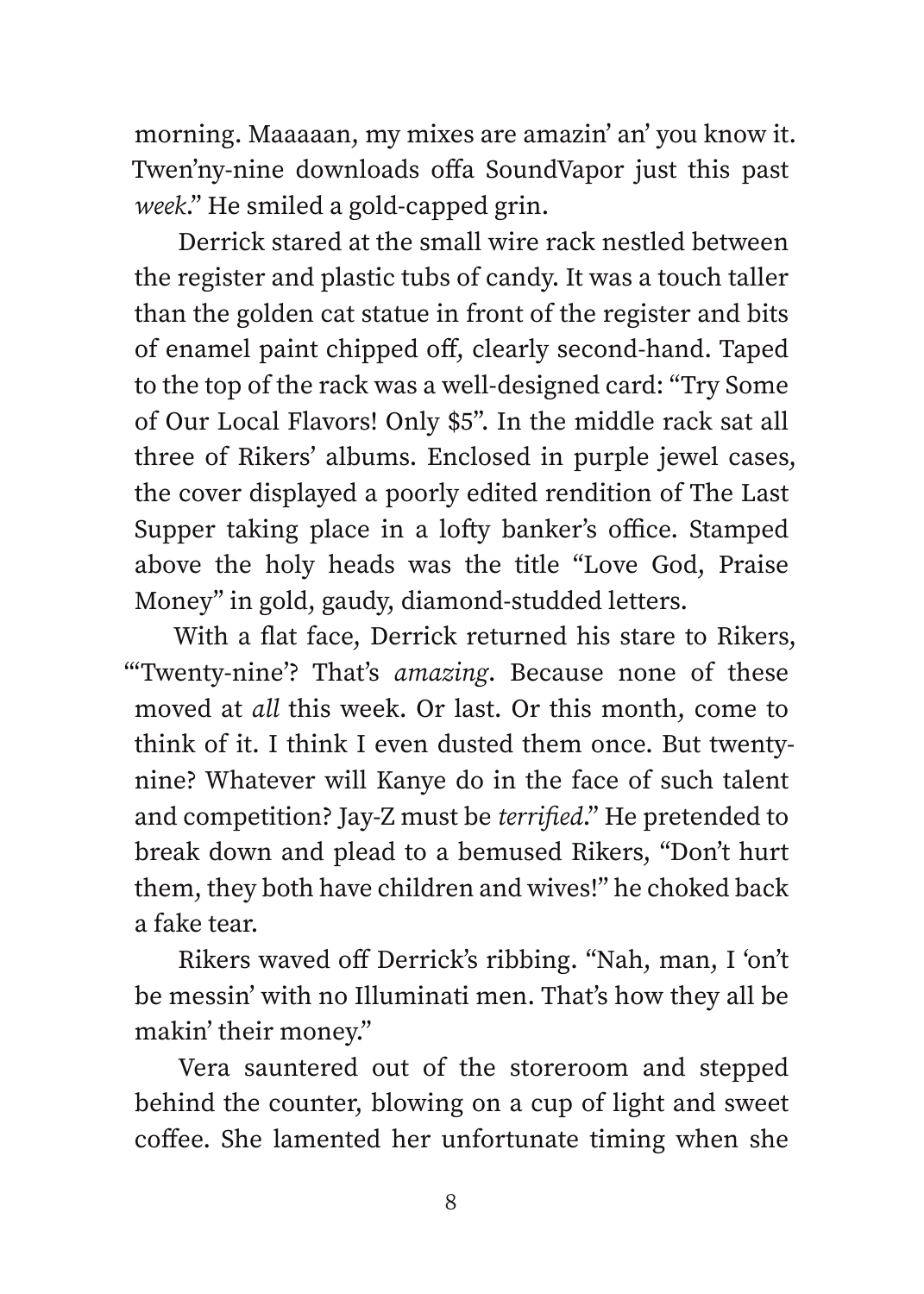spotted Rikers. Just in time for his wild theories. Usually, Rikers would leave after Derrick reamed him but not when he is gathering an audience. Vera stood beside Derrick in moral support – she knew he would eventually call her along as co-sufferer if she didn't.

"Both him *an'* Hova, both workin' for the devil," Rikers continued. "Don't believe me? Why they got all them symbols in their videos?" Rikers clapped with pointed passion, "They. Devil. Worshippin'. *Signs*. That's why Hov be puttin' his hands in the air like that, he doin' the Freemason sign and that's Illuminati alllll right there." Reading the clear, wide-eyed disbelief of Derrick's face, Rikers blathered on, "Yuh ʻon't believe me ʻcuz you Chinese but she be feelin' me, don't you Vera?"

Vera continued to nurse her cooling coffee, her broad nose hovered over the sweet steam. Hot seat. Great. Muffled by the cup, she began, "Actually …." She removed the cup to speak clearer, "Where'd you get all this information?"

Pleased to believe he had a rapt listener, Rikers explained, "Baby girl, I saw this thing online ʻbout Hov an' his hands an–"

"Wait …," interrupted Vera, "A random video online? That doesn't sound reliabl–"

"Thank you!" Derrick jumped in with elation. "Now you and your rapper-alien crop-circle conspiracies can *go*. It's far too early for this and I haven't even had my coffee yet."

Dejected, Rikers gruffed, "Fine. You ʻon't see the New World Order comin'. Don't say I ain't say nothin'."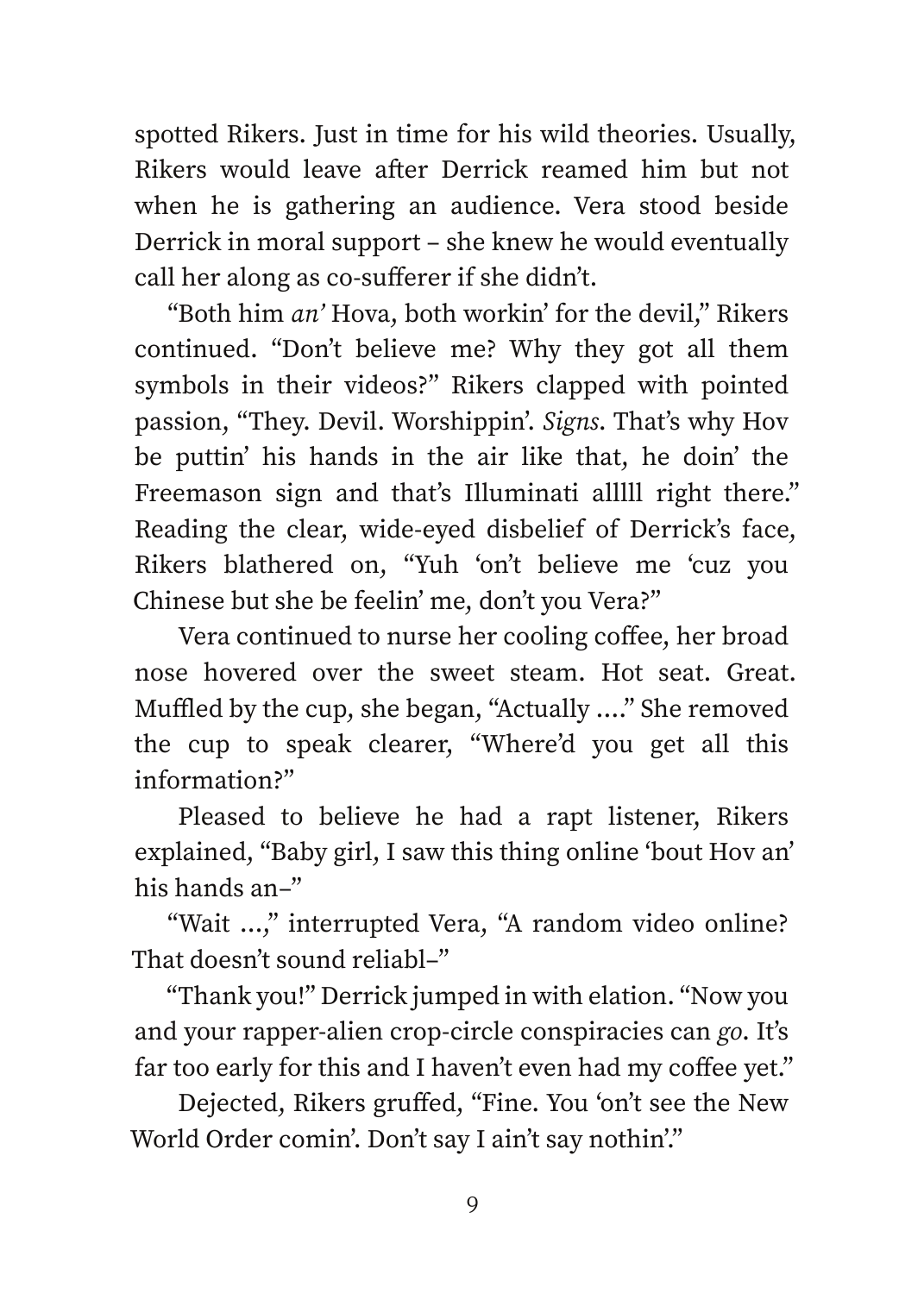As Rikers swaggered out, Derrick called after him, "And teach your grandma how to use the computer so she can stop downloading you twenty-nine times!"

Rikers flipped Derrick off in the small parking lot and stormed away.

Vera chuckled as she returned the cup to her lips. She wished she had ice to add, the coffee wasn't cooling fast enough.

Derrick mopped his hair back and asked, "Where do people *come up* with this stuff?"

Sipping her coffee, Vera responded with a shrug. "Crazy people are crazy."

#### ೧೪೧

Six hours down and six more to go of Vera's shift. Tuesdays were always twelve-hour shifts, to make up for being closed on Monday. Derrick thought this was a good idea. Vera thought this would be a good idea if Derrick helped out more. Otherwise, Tuesdays felt like suicide runs.

The other four days Vera worked were plain eight hours, with Sunday and Monday off. Though Tuesday can be a killer, she still liked her job and the benefits it came with, including overtime.

Wiping a mottled blue rag over the glass, Vera cleaned the double glass doors. She took extra care to clean the eighth note handles and not knock the business hours off the door. The electronic sign displayed in bright blue: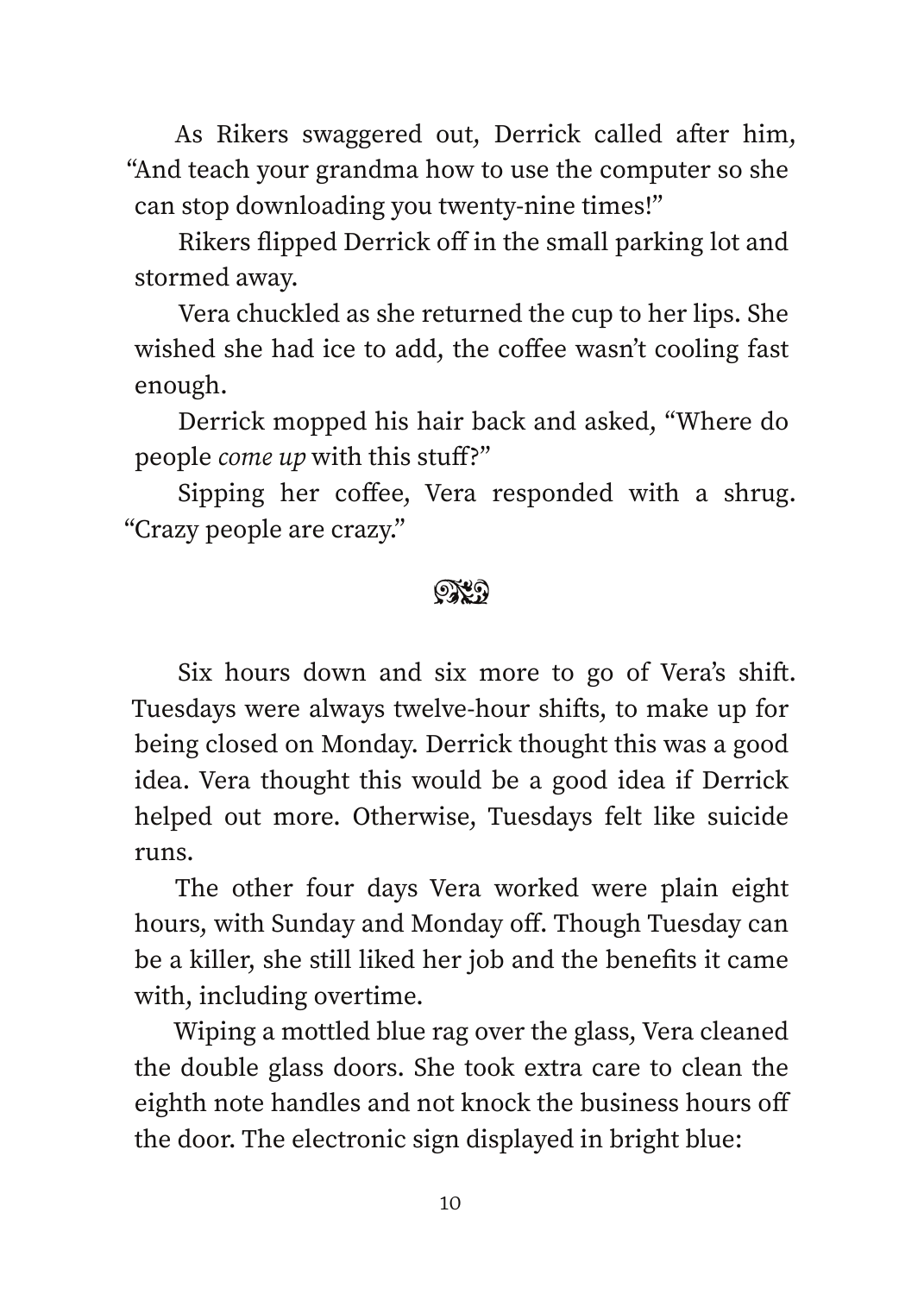**YinYue: Music Under the Moon Hours of Business Sun: 12p** – **5p Mon: Closed Tues: 11a** – **9p Weds: 11a** – **9p Thurs: 11a** – **9p Fri: 11a** – **9p Sat: 11a – 10p**

Customers milled about the store trying out the displays and checking the wares as punk music played overhead. Muffled music and chatter muttered from all three practice rooms, they were booked all day. A small throng of people amassed at the game demo area. A new rhythm game had come out, *Stomp Thunder: World Force*, and everyone wanted a turn on the dance pads. International pop and dance songs from the game intermingled with the shredding guitars and pounding drums overhead.

Vera threw her rag into the weather-beaten, moldy yellow work bucket and moved over to the bulletin board hung between the counter and doors. The board was filled with various community advertisements, some in English, some in Chinese, and a few in other languages. Job postings, childcare programs, health classes and upcoming music shows. Postings older than six months had to be cleared off, as indicated by a small blue dot in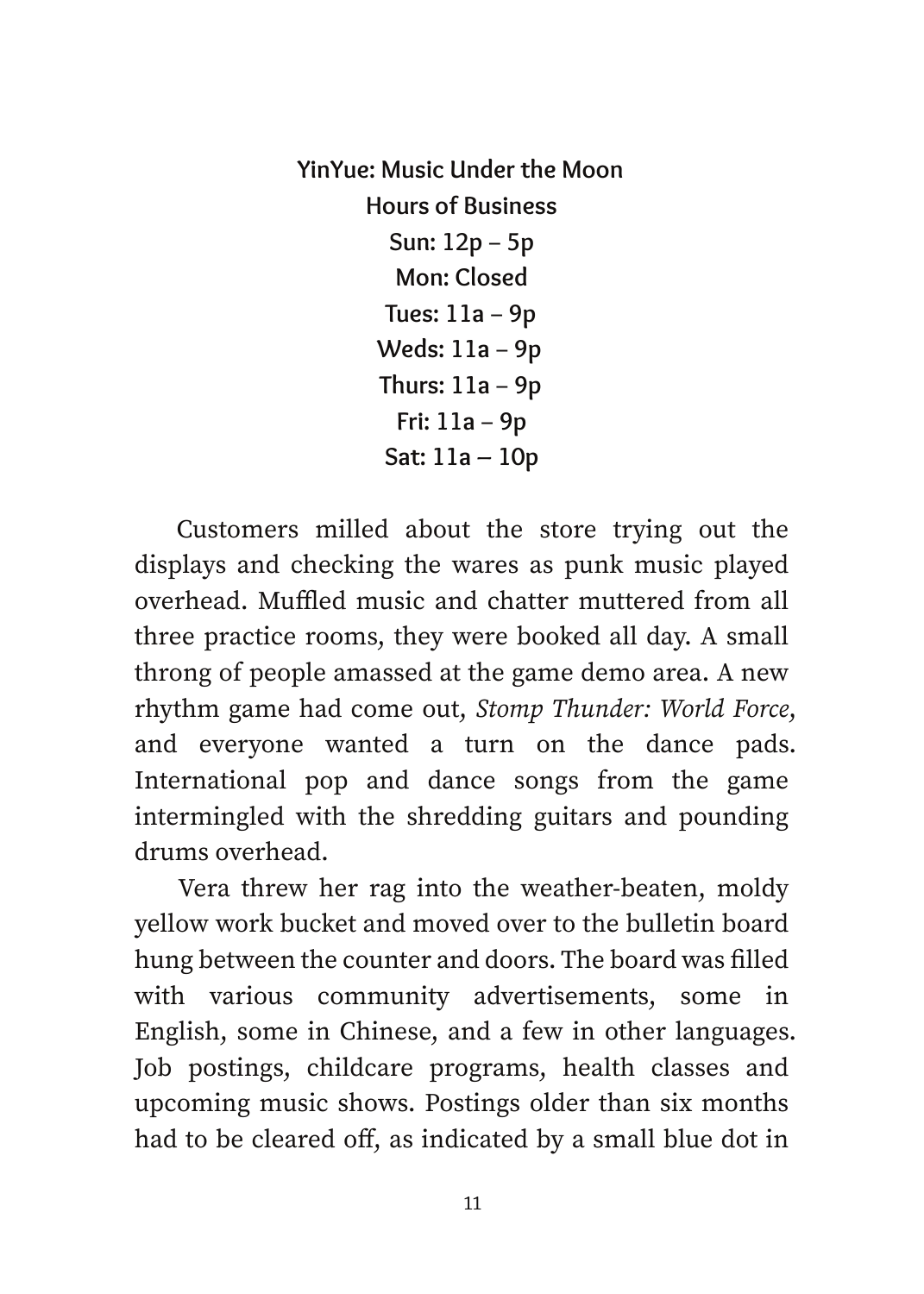the corner, which Derrick would update weekly. If there was a printed date, the posting came down the day after it expired. Should there be any inappropriate postings, those were quickly yanked down. Racist ones were always handed to Derrick, who would stand at the front of the shop, call for the store's attention and proceed to light the posting on fire. He would toss out the smoldering mass and address his audience with a kind and polite, "I do not tolerate this. My store. My rules. Everyone, as you were. Thank you for shopping at YinYue: Music Under the Moon." Those postings were quite rare.

Behind Vera slumped in Viper, an up-and-coming emcee working at the electronics store, Volts, down the road. Her demos sold well at YinYue, especially the EP she just released a couple weeks ago, "Beauty Before Beasts, Vol. 1". She still donned her bright crimson work shirt with an embroidered black plug sat over the store's name in circuit outline over her heart. There were pin pricks under the logo; Viper took her name tag off long ago. Her diamond stitched pleather purse hung in the crook of her elbow, cracks vined around the bottom. She had bone straight hair, perfectly curled at the ends. The bangs were stark white, the remainder of her mane pitch black. Several strands clung to her dark chestnut skin.

Viper's cherry-glossed lips were pursed, the free bus was beyond late again so she walked. There was no incline but the summer weather took a toll on her stroll. Her muted plum platform heels didn't do her any favors, either. She had plain pumpkin seed shoes in her bag but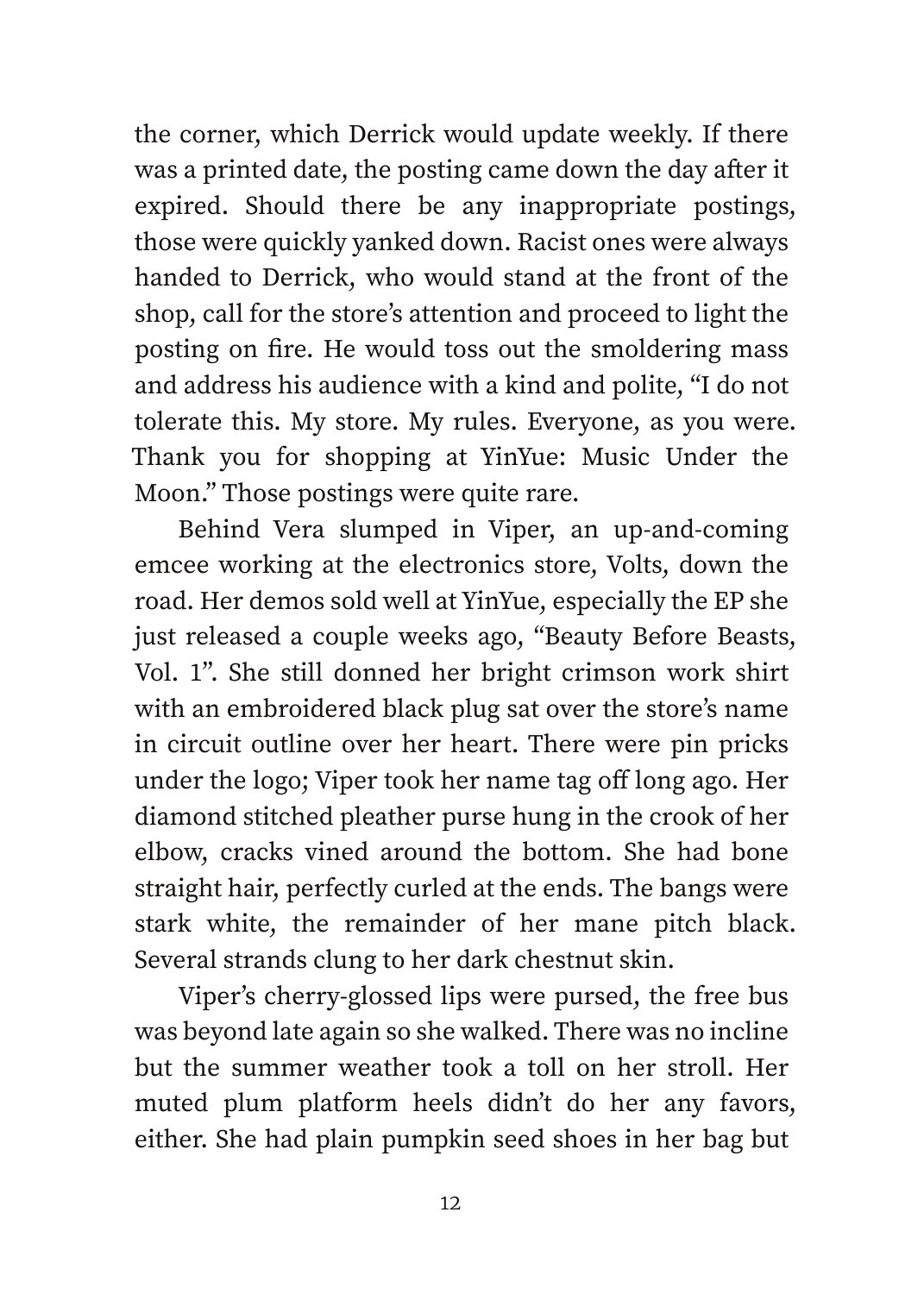she didn't want to be seen changing shoes on the side of the road, it would look uncouth. Only once she spotted the top of YinYue's sign did a free bus pass her, crowded and over forty-five minutes late. Watching it rumble past her, she silently regretted not switching shoes as soon as she got off the clock.

Clasped by the air conditioned cold, Viper released a heavy sigh. She smeared away a trail of sweat threatening to slip into her dark violet eyes, she didn't feel like trying to take out her contacts for anything. She clodded to the counter and slumped over. She studied the Local Artist rack, only one copy of *Beauty Before Beasts* remained in its yellow jewel case. The cover bore a sharp pink stiletto stepping on the head of a burly, disgusting beast. The title was printed below in plain lettering. She hated pressing albums at home but she loved discovering if any of them sold.

Viper scanned the store. She spotted Derrick on the other side of the store explaining guitar differences to an undecided teenaged buyer. The teen tugged at a bleachtipped dreadlock as he listened and swayed with indecision. Looking over her shoulder, Viper found Vera working on the bulletin board.

"Heeeey, Vera," Viper greeted with charm. The same charm she always exuded when she had a favor to ask. "Can I sit in the back? I just walked the whole way up her–"

"Well, isn't it the Madam Black Mamba herself!" Derrick marveled as he made his way to her.

Caught by surprise, Viper turned around and shot a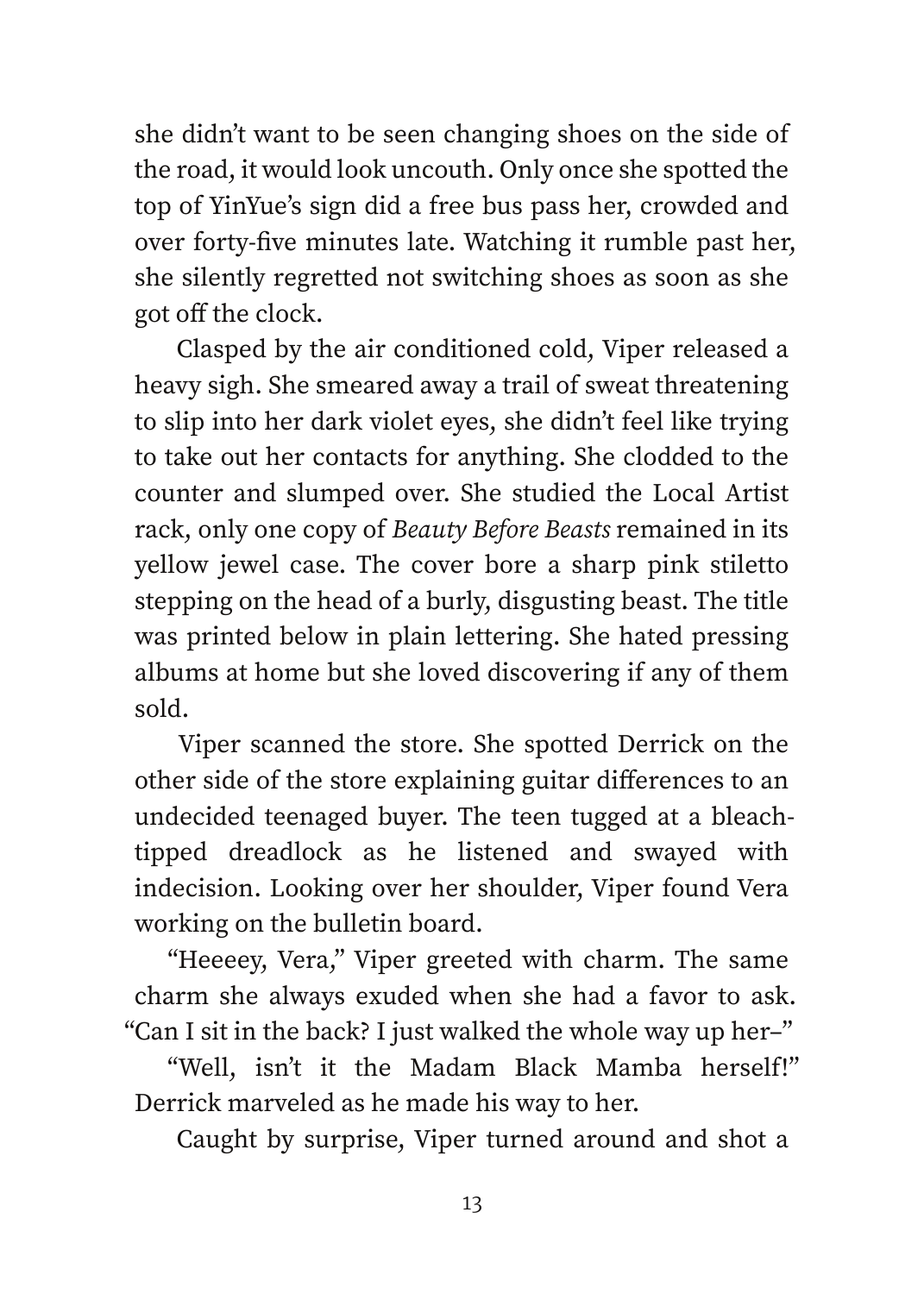million-watt smile, pinning her sweaty arms close. She would usually greet with a hug but not today.

Derrick stood before her with a brighter grin. "What brings you here, Viper? Your CDs are *flying* off the shelves. The downloads are going like *crazy* on our site since your EP."

Viper hid her satisfied grin with a modest bow of her head. She worked hard for her success but she still didn't know how to take a compliment. A diss or snide remark, she could dismantle with the greatest of ease but kind words were another animal she was still trying to get used to. She cuffed her damp hair behind her ear with a ruby nail but her jabbing feet reminded her to stay on task.

With sweet eyes, she graciously accepted, "Thank you sooooo much but could I chill in y'all's back for a minute so I could sit down and switch shoes? I am *dyin'* right  $now''$ 

Derrick skimmed Viper over and spotted her towering shoes. With a gentleman's grace, he offered an arm and delighted, "Anything for my *best* seller."

Viper took his arm and together they walked towards the storeroom. She tried to hold her own weight and keep an easy, graceful stride but her aching feet jaunted her flow. Derrick kept strong support so the hobbles weren't so obvious.

"Vera, hold down the fort," directed Derrick over his shoulder.

Vera nodded and picked up her bucket. The bulletin board looked neater, the work bucket was fuller. She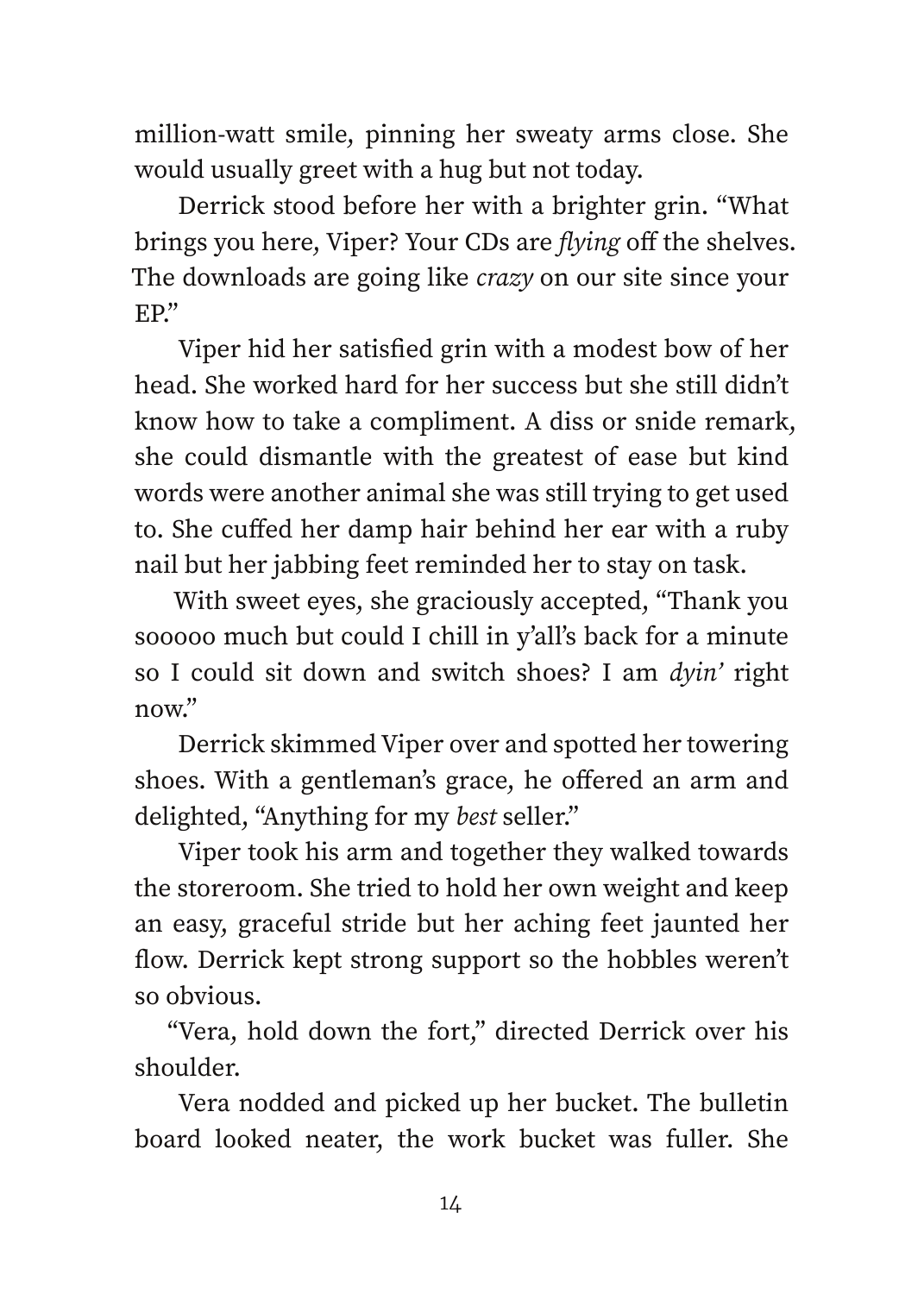dashed up the triplet of red stairs behind the counter and surveyed the store. YinYue sold anything and everything to do with music: instruments, supplies, video games, practice books, practice space, albums, posters, headphones, performance equipment and little knickknacks. Derrick wanted the store to be a one-stop shop for music makers and music lovers. They sold international, they sold local, they sold online. This was how YinYue stayed afloat. They even held in-store shows and signing events from time to time.

Derrick strolled back out with Viper. She was half a head shorter now and comfortable in her dingy pumpkin seeds. Striding like the wind, Viper returned to the counter with Derrick following close behind. She had a confident smile and a firm walk; Derrick had a Cheshire's grin.

"Vera! Tell Viper how much of her stuff sold!" Derrick beamed.

Vera's lips curled into a knowing grin as she started clicking about on the computer. Viper had been a regular for almost as long as Vera. Though, Vera never knew Viper's real name, the emcee wasn't fond of it. "You'll see it on two places: my birth certificate and my tombstone," she used to say. In those two to three years, Viper grew from being just another no-name street rapper to a neighborhood name.

Charts and sales populated the screen. "You sold eleven CDs last week and got forty clicks for download from our site last night," Vera proudly reported. Viper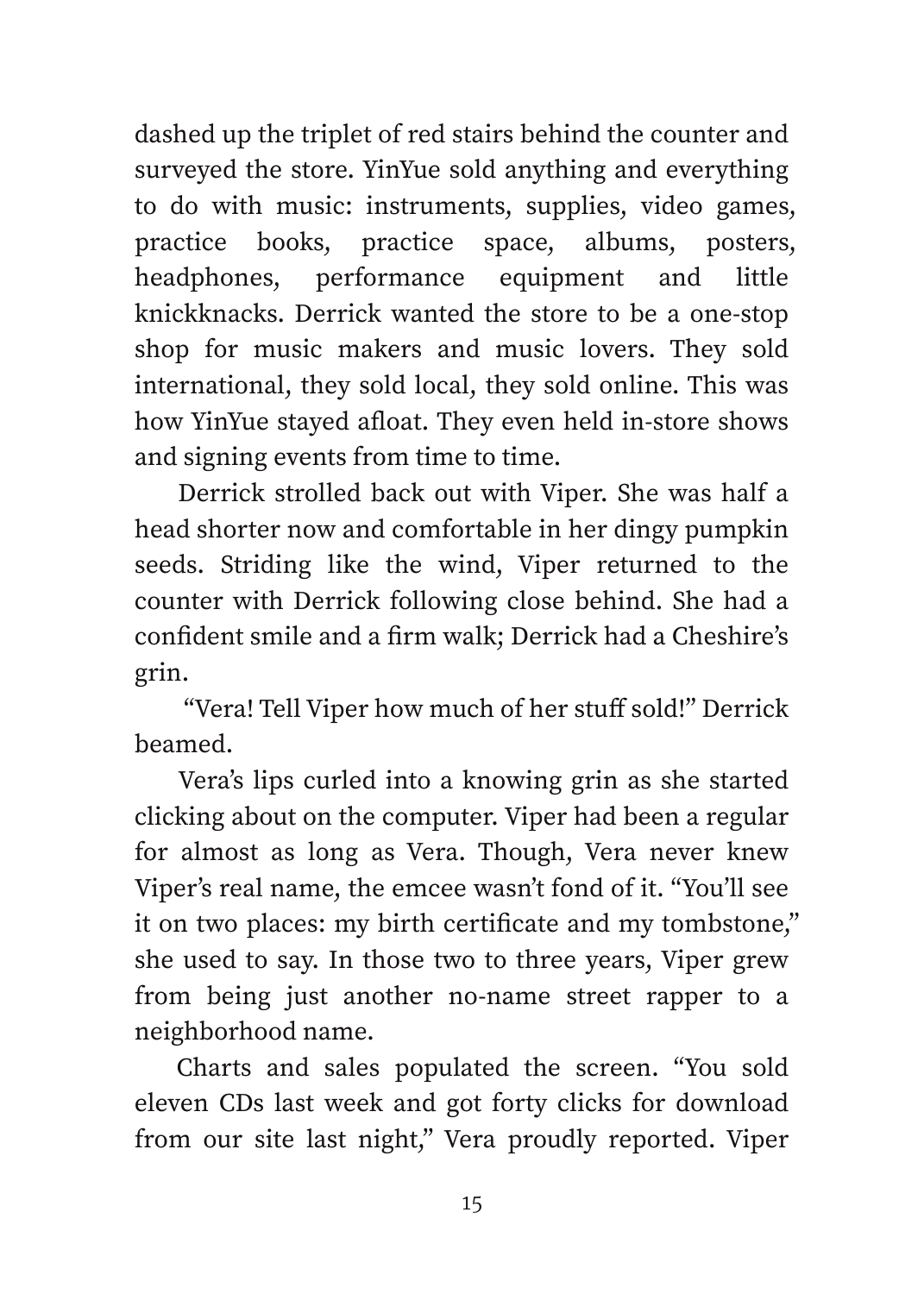stood astounded. "You're goin' up!" Vera complemented.

Derrick gave a congratulatory clap to Viper's shoulders and joked, "This time next year, you'll be getting mobbed by fans here in this store."

Viper was stunned silent. Her long, manicured hands clasped over her mouth. The flat jewels on her nails glittered in the store light. Every milestone felt massive to her. This is what she passed up college and worked awful retail jobs for, and bit by bit, it was starting to pay off. She could barely find the words.

"I wanted to check my numbers, but … I had no idea…." Taking a deep breath, she exhaled, "*Wow.*" Her hands dropped down.

Derrick insisted, "You need to bring more CDs in! We're running low a little."

Viper nodded and adjusted her bag, "I'm gonna go now and press some! I'll see y'all tomorrow, bright an' early!" She left the store with a proud bounce in her step.

Still basking in the moment, Derrick praised, "Top earner right there. Works hard, gives no bull, and her music is at least more than half decent. More Vipers, less Rikers." He propped himself against the sales counter and fiddled with the golden lucky cat. A gift from his sister, since she was sure he needed it. Derrick already had rubbed the gold off the top of the raised paw from the many times he's thumbed it.

Vera checked YinYue's social media, "Why do you put up with that dude, man?" The notifications were at normal rates, just a couple questions about their practice rooms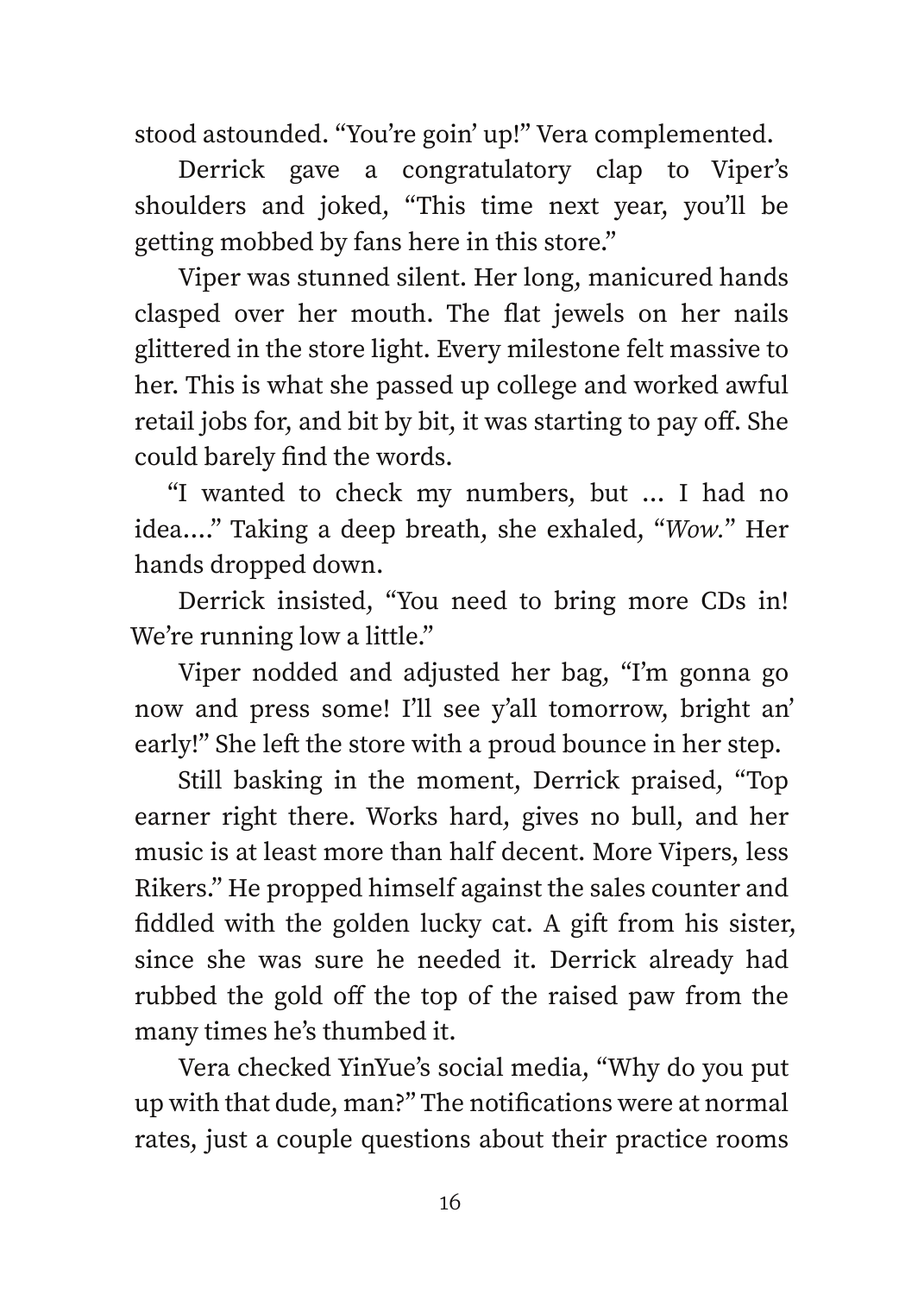sitting in their messages. They had a sizeable following of a few thousand but nothing too stupendous. They were a small business in a small town but they made their online presence seem bigger and it paid off well. Derrick was a mastermind at guessing what would resonate well and when to schedule posts, mostly so he didn't have to remain tethered to the computer all day.

He sighed, "He'll whine if I don't. I've tried."

#### $\mathbb{C}\mathbb{C}$

Soon, the day winded down to closing time, the favorite time of day. Vera picked up the store's microphone and announced, "Shoppers and browsers, YinYue is about to close in five minutes. Please bring your purchases to the register now. If you are in the practice rooms, please pack up and take your trash with you. Thank you for shopping at YinYue: Music Under the Moon." The dented microphone whined with a little feedback as she switched it off. Vera cued the vintage farewell serenade to play over the speaker system as customers lined up.

Vera had been behind the counter the entire night as Derrick spent the evening in the storeroom assembling online orders he should have done earlier. He always kept online orders until the last minute – or if he needed an excuse to get away from an annoying customer.

Taping up his final box and slapping a printed label on it, Derrick left from the storeroom to check the practice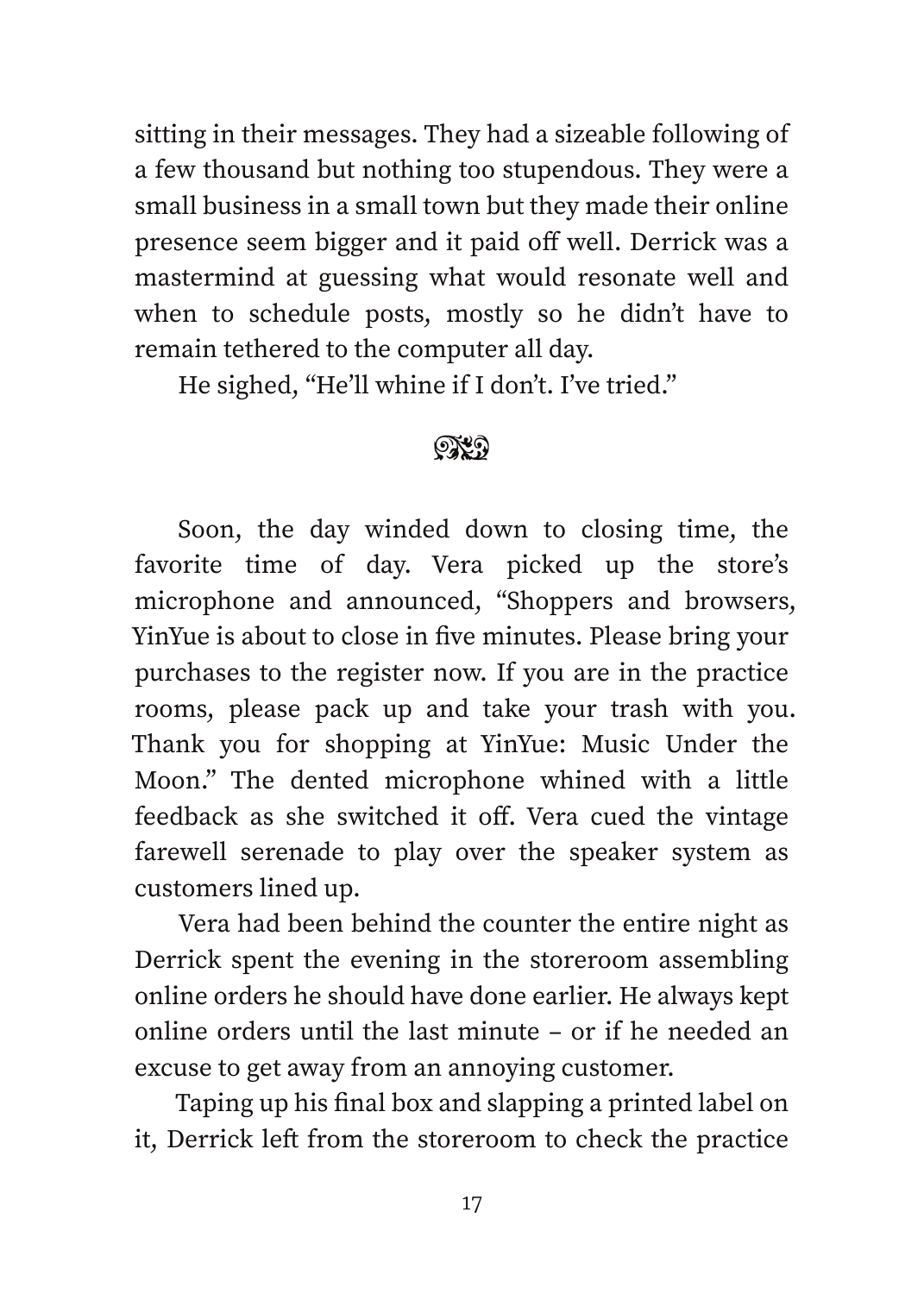rooms. Despite the many signs he had on every door of the three practice rooms, still he would find trash and sometimes worse in the soundproofed rooms. The worse dropped off recently since the new cleaning fee (only applied if worse was found) was upgraded to two hundred and fifty dollars and every room had to have a name, email, phone number and paying account attached and prepaid. Coupled with a ban list, Derrick stumbled over far less horrible discoveries. Now, it was picking up the occasional snack wrapper and straightening up the chairs and music stands.

After the last customer filed out, Vera locked the front doors and rolled down the steel window covers. They clanked with a heavy ring as Vera pulled on the dingy, oily chain. She wore the work gloves stored under the till, draped over an aluminum baseball bat.

Behind her, Derrick sauntered through with the work bucket and emptied it into the waste basket behind the counter. The plastic bag crinkled and rustled as the bin filled half-way. The steel cover clinked to a slow finish as Derrick placed the bucket away and checked the till, which blended into the counter and was covered with stickers. It tinged out with a light tap into his stomach. He checked the totals of the day against the till and counted the remaining money. He slipped out a ratty memo pad from under the tablet stand and jotted down the numbers. Under the money rack in the till, he slipped out a clear money bag. Derrick copied the numbers onto the bag and carefully filled the bag. Coins jangled one by one as Vera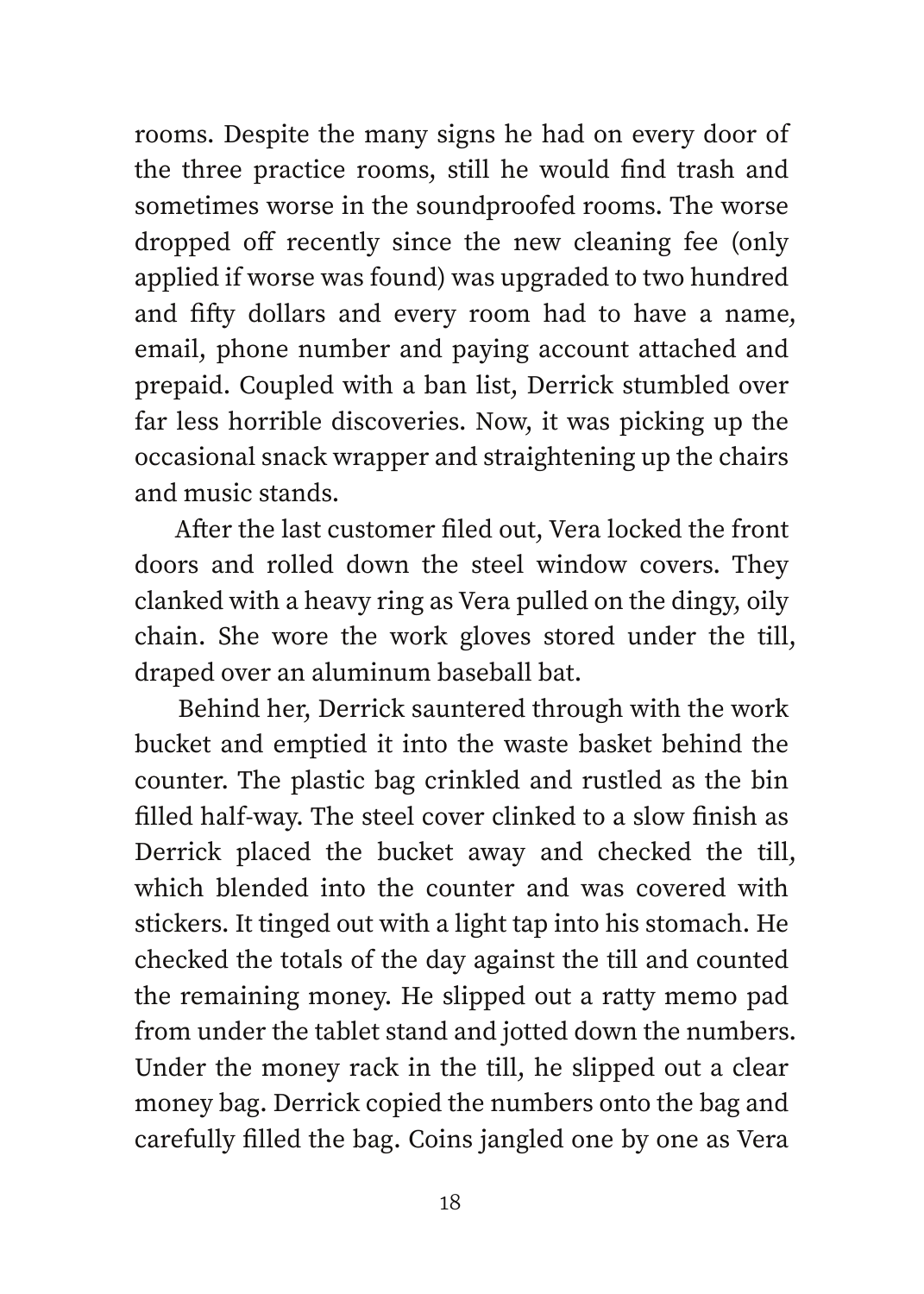went into the storeroom for a dust mop. The night was truly uneventful.

As Vera worked on the marble tiled floors of the practice rooms, Derrick triple checked his numbers on the memo pad and scanned the area for any forgotten coins. Satisfied to find nothing under his vigilant eye, he closed the memo pad and slid it back under the tablet stand and then sealed the money bag shut to bring it to the storeroom's safe. It was a classic-looking safe with a grey dial and hidden behind a filled record crate. Derrick pulled aside the record crate, spun in the correct combination and opened the safe with a cold, metal click. The safe's door creaked in pips and long whines.

Inside the empty safe, velvet coated the walls. Derrick grew into the habit of emptying the safe on Sundays after closing. It helped him mentally close out the week. He used to empty the safe when it was full but a close shave changed his mind: Tire, Shocks & More, the auto part store next to YinYue, was struck with a burglary after hours three years ago. He didn't always count the money or get special bags either but time proved a strict teacher. It only took a few miscounts to learn.

Vera walked into the storeroom, dust mop and work bucket in each hand. Her legs ached and her head felt drained. She placed up the mop and bucket against the bathroom wall as Derrick tossed in the money and shut the safe door. She propped herself against the bare cinder block wall and asked, "How'd we do today?"

Giving the dial a hearty spin, Derrick answered over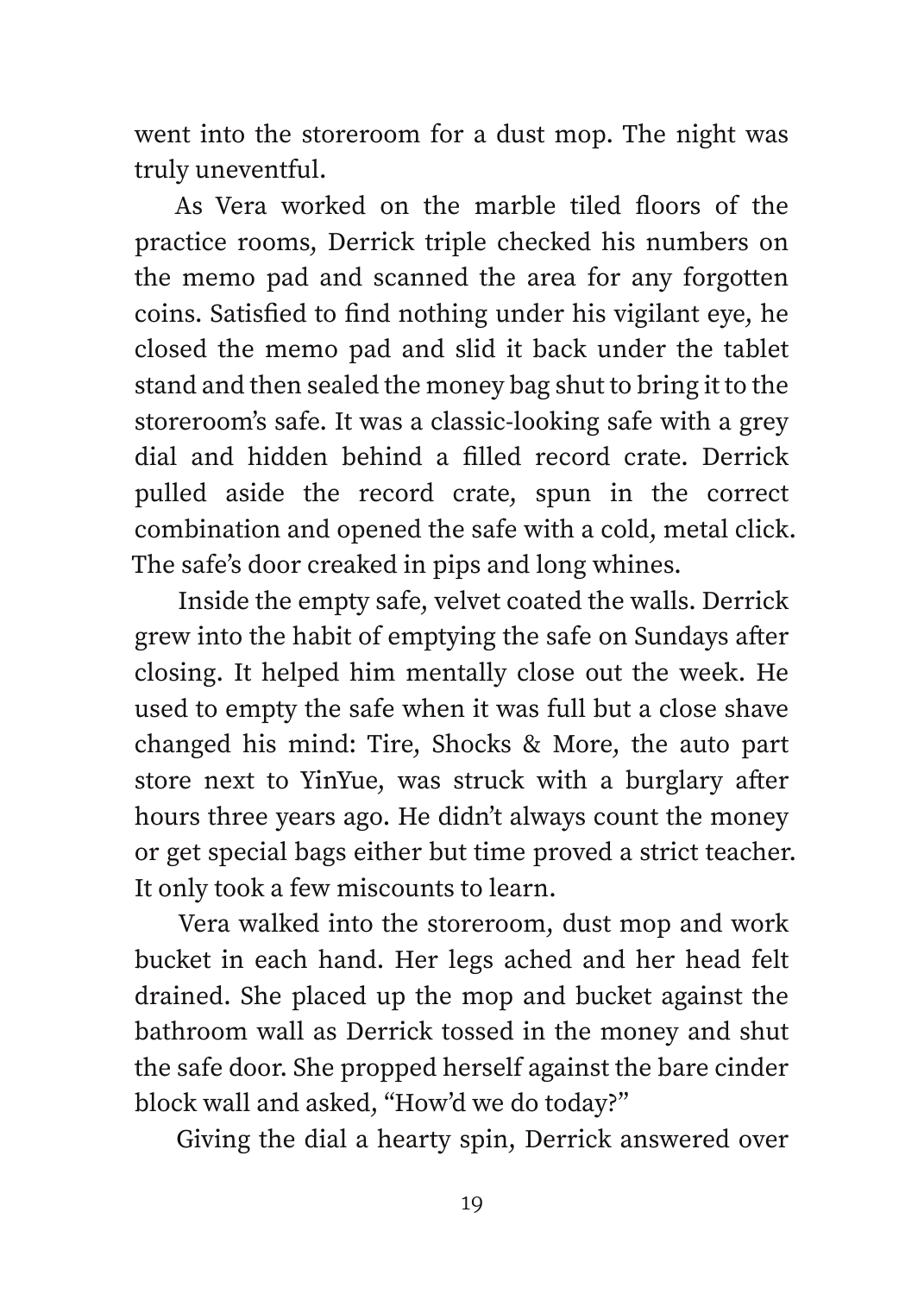the whirr, "Still afloat. YinYue lives to see another day." He stood up to stretch his aging knees and back, croaking out, "We're not surfing but we're afloat." A small twinge popped in his neck, he rubbed it. He was young at heart, not in flesh. "Ready to go?"

Vera nodded. Behind her were a set of light switches and an alarm panel next to the scuffed up door. She closed the door, turned off the store lights and set the alarm. Hearing a rhythmic beep, both Vera and Derrick walked through the long storeroom to the giant, heavy double doors waiting for them. The storeroom spanned the entire store's length. There were two bathrooms jutting out the wall, one for Vera and one for Derrick. Old signs, logos and gear lined the hall. Inventory sat on plywood shelves Derrick spent weeks erecting himself when he first bought the store. He was grateful old friends loaned him their tools. His father owned a small chain of hardware stores downtown but scoffed, "Why should I donate to failure? I may as well loan my tools to the Marble Boat. When that sails, then see me."

The duo exited the beat up double doors, wide graffiti spanned the entirety of both sides. Derrick started his beaten up red truck with his key as the alarm continued to beep behind him, eventually silenced by the bang of the doors. His truck was an old clunker but he loved his new wireless key. The headlight bathed them in a bright glow as the truck idled loudly with a terrible rattle. Derrick had tried to fix the engine himself in the past but he only made the rattle worse, especially because it was the exhaust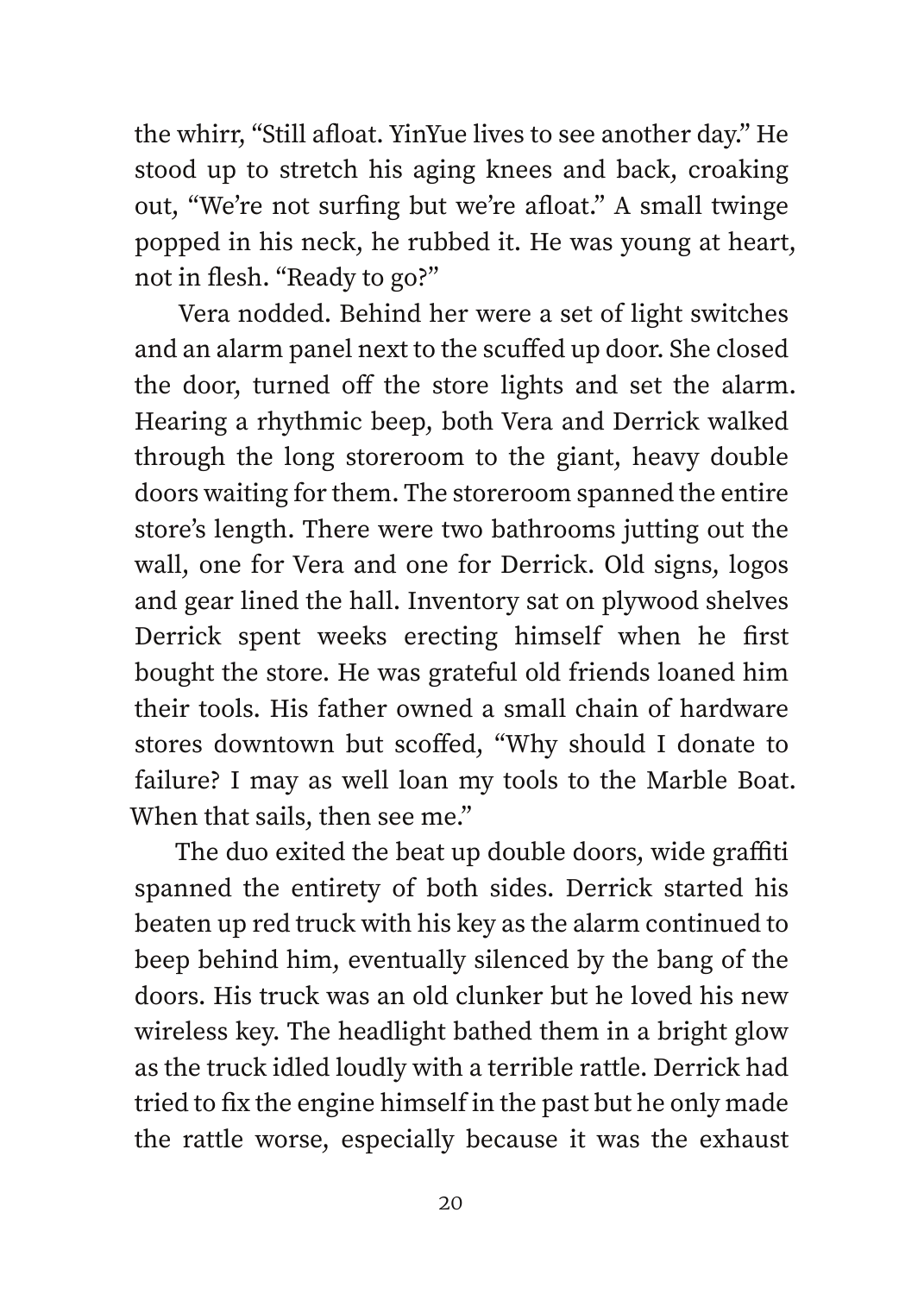system, not the engine, that caused the problem. Stickers coated the steel back bumper in a thick layer, ranging in theme from politics to music. Some were faded, others were new. Vera liked reading them when she took breaks outside.

With a mechanical pop of the passenger side lock, Derrick unlocked Vera's side first. He sprang down from the loading dock to unlock his side by hand. Vera took her time climbing down the ledge of the loading dock. The grumble of the engine vibrated though her fingertips as she pulled open the handle. She gripped the sides of the doorway and with a strong yank, she hopped onto the passenger seat. The leather was cracked and worn, dirty foam jutted out.

Waiting for Vera to settle in and buckle up, Derrick popped in a thrasher metal CD and turned the volume dial low. He then shifted into reverse, the driving shaft orb covered in black duct tape, backed out and drove away.

The drive was relatively quiet. Drilling music played over the angry jostling in the back seat. So many things filled the back, the truck practically served as a moving storage room. There were jackets, books, even a crate of maintenance supplies such as a windshield scraper and a wrench set.

It was a short ride to Vera's house, just a few blocks. Vera usually got rides home on Tuesdays since she helped close. Otherwise, she'd wait for the free bus. There was a stop in front of YinYue and another half a block away from her home, not much of a challenge.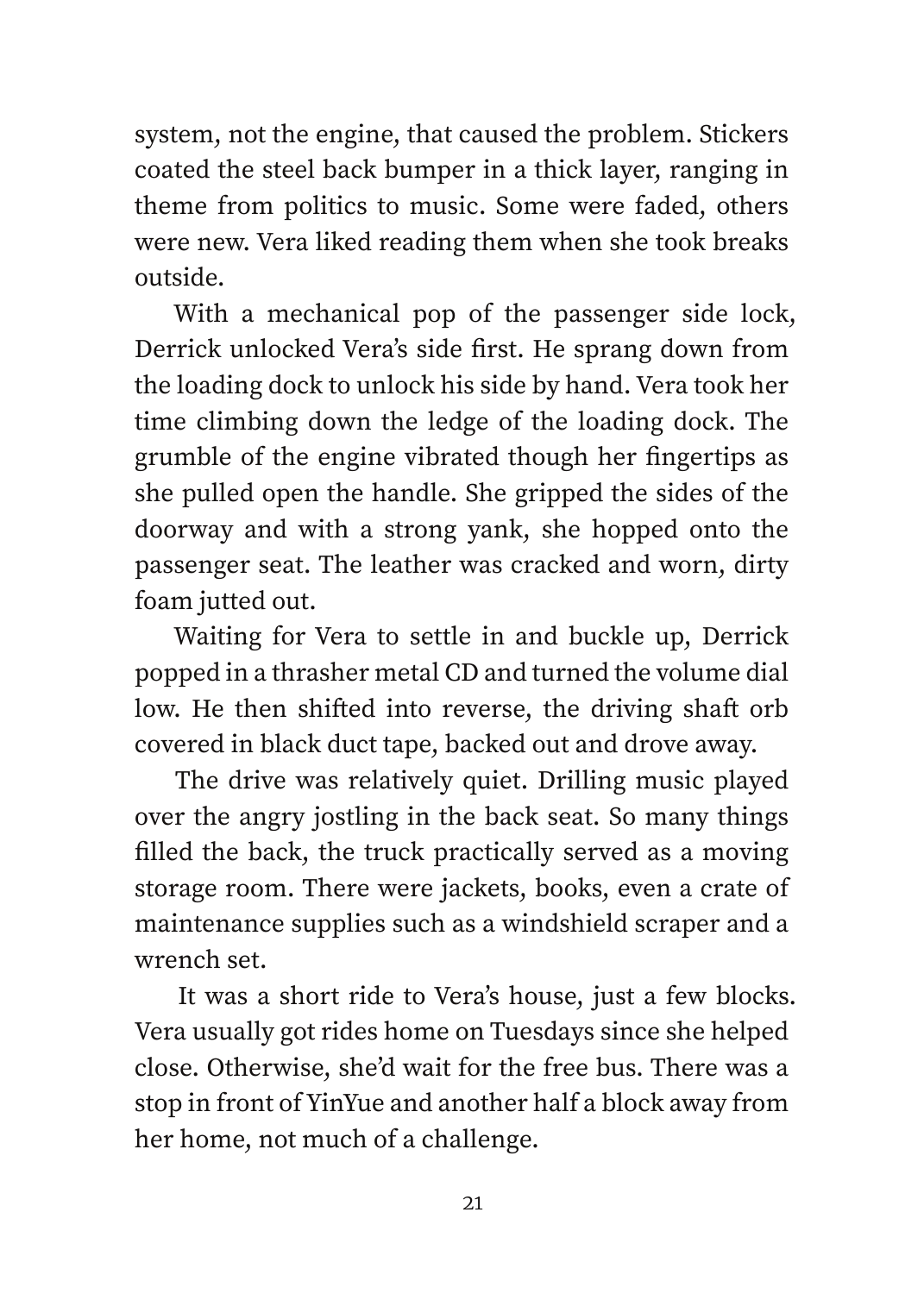Derrick pulled up to the small, two storied house. It laid on flat ground with very little yard or lawn to speak of. The roof had a flat tent and the walls were made of brick. The face of the house was hidden in the moonlight shining behind it. The street lights were out on the block again, third time this season. Lining the yard was a wooden fence with a mismatched iron gate. The gate was a delicate work of tangled roses flowing into an intricate curve. Solar stakes traced up the stone-spotted path from the gate to the black storm door. The storm door also bore latticed flowers in the metal work. The mustard yellow door behind it held a narrow arc window pane deeply aglow – Adelia was home.

Vera waved goodbye to Derrick and pulled on the handle to exit the clunky truck. The grumble of the engine always reminded her of a combine tractor. She slammed the door shut; it never closed with anything less.

"Bye Derrick!" Vera shouted over the engine and walked on to the sidewalk as Derrick pulled off. The thrasher music rocketed up, drowning out the engine.

She dug for her phone as she unhooked the gate and walked through. The gate banged back and re-hooked itself. Traveling up the stone path, her phone lit up her plump face as she checked all that she missed since lunch break. The clock gears in her phone case ticked loosely in her palm with her every step, the gentle discs of light illuminated her scuffed, thick boots.

There was a new update on her favorite online show, *Mystery Pop Pop*. It was a comedic mystery show filled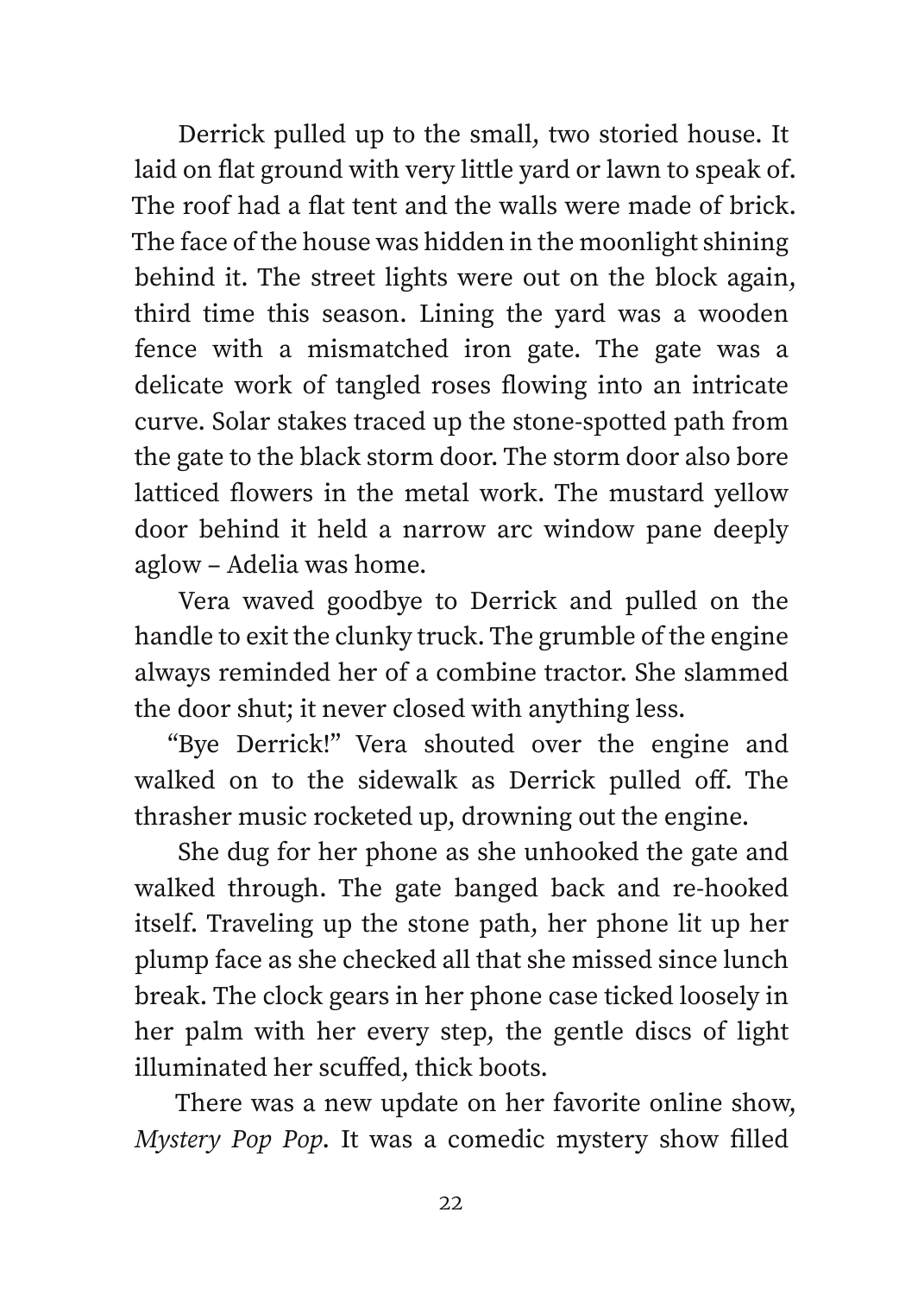with silly antics and unusual turns. Vera read comments about a surprise twist that leaked as she dug for her keys. She pulled out her keys by the eight-ball keychain and opened the storm door. Screenlight painted her face and the yellow door as she fumbled for the correct key and unlocked the door.

Vera never broke sight with her screen, even as she walked in. She tapped the door shut with her heel. The living room felt cool, and brass table lamps filled the room in a clean glow. It bordered on the cusp of messy, short stacks of books and movie cases dotted around the overcrowded and short bookcase. In the bookcase held the heaviest and widest book in the house, the Encyclopedia Africana. Vera once tried to pick it up, it felt heavier than two bricks. The television sat atop the bookcase, playing an Italian cooking show at medium volume. Adelia sat on the sand gray couch in front of the television, focused on her tablet. She had close cropped, coily jet black hair and dark, cherry-brown skin.

Vera blindly greeted, "ʻEy, Ma," and headed up the stairs. She sprang over the first triplet of stairs and landed soundly on the square landing before turning and heading up the rest. They whimpered and whined underfoot, knobby and well past their time.

Adelia acknowledged her daughter with a distracted wave and kept scrolling. She was comparing bulb prices, the back patio light wouldn't stop buzzing or flickering. Home improvement projects gave her something fruitful to do; the job she had as delivery dispatcher head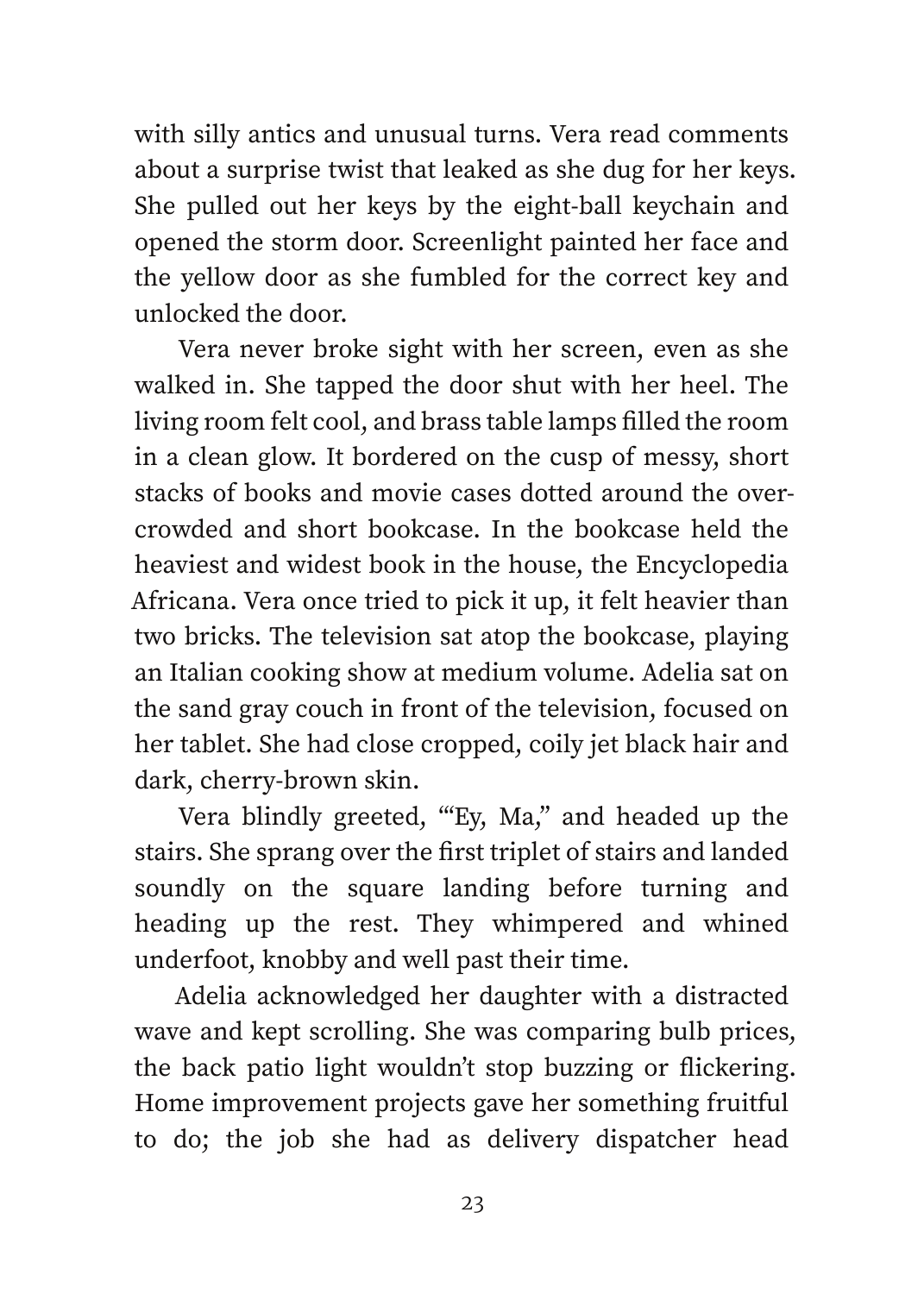supervisor wasn't cutting it. The only thing she liked about that job was that it kept the lights on and her family fed.

Vera exited the stairs and went down the dark, narrow hall into her room. She used the bask of her phone for light until she turned on her bedroom's lamp. Band posters covered her walls, and a spaceship hung from under the ceiling light. Albums splayed across the top of her squat, plastic dresser. She liked digital music but hated how she couldn't truly "own" the tracks. At least with CDs, she didn't worry about having to buy the same song just to hear it somewhere different or DRM pulls. Like the stairs, the floorboards creaked with her every step. Some of the slats bore deep pockmarks and missing strips.

Her room wasn't small, just crowded. She had a twin bed covered in clothes and albums. Her laptop laid near her black satin pillow, plugged up and asleep. Silver blue drapes and crystal beaded curtains hung over her bed. The closest was half full, the remaining half laid scattered around her room.

Vera bundled the clothes that laid on her bed into a pile, threw the albums on top, placed them on top of the dresser, and flopped down in front of her laptop. Striking orange detail ebbed to life on the lid of the computer as it woke up. The keyboard lit up the same volcanic orange, the laptop whirred softly. Vera kicked off her work boots to better curl up on her bed. It took little time for the episode page for *Mystery Pop Pop* to load. She always had a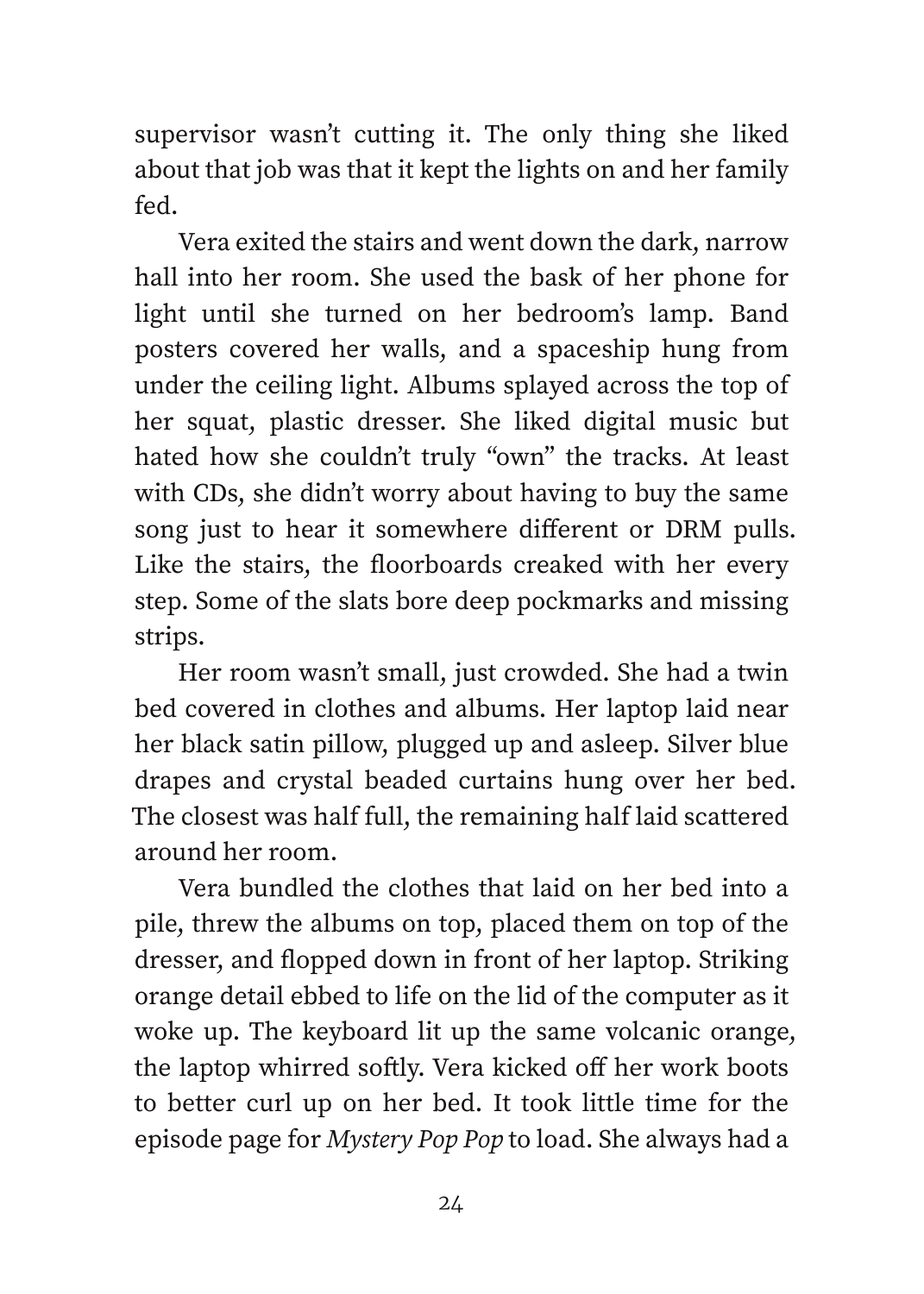tab opened to their episode list for convenience.

She dug around behind the laptop to find a cord to plug her phone up with. The sensation around the leaks was at a fever pitch. She hoped the rumors she heard over the past week weren't true, the leaks neither confirmed nor denied them. She heard that her favorite character, Leilani, might be killed off to make way for the second lead, Daymond. It would break Vera's heart if so, Leilani was the only one worth watching but she hadn't been in a couple recent episodes and the season finale was the next one.

The webpage of *Mystery Pop Pop* spared little frill and decadence. The show operated on a shoestring budget but made every penny count. Red curtains lined the borders of the site, and playing cards decorated every episode thumbnail. The season finale was at the top of the list, out a little earlier than usual. Vera brimmed with delight and anticipation. She jumped off the bed, turned off the lights and hopped back on. Rocking from her joyous shockwave, Vera steadied the computer. She stretched out her short, thick legs, slid the laptop onto her lap and clicked "Play".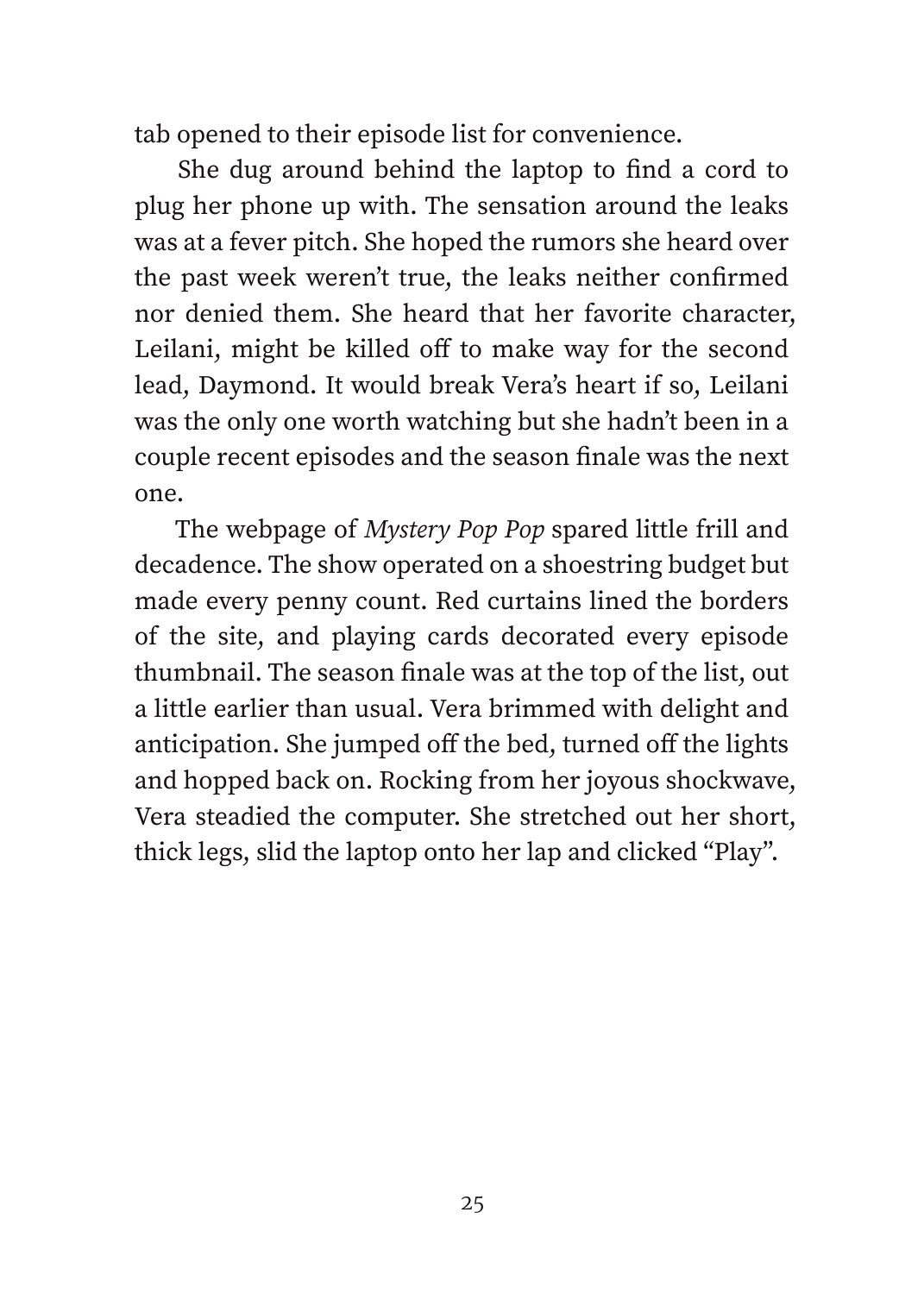## Chapter II

Morning arrived quickly. Much too quickly.

Vera woke up, bleary and jumbled. A random episode of *Mystery Pop Pop* played on her screen. Little did she know, Vera had fallen into a dreamless slumber twenty minutes into the forty-five minute show. She saw a glimpse of her favorite character, Leilani, before drifting off during an episode flashback.

Checking the time on her computer, Vera blinked hard several times to adjust to the shining sunlight. The day was bright, brilliant and blinding as rays sprawled across her pillow. 9:34 AM, almost a whole hour past when she should have woken up and almost fifteen minutes before her shift would start.

Perked with alarm but still leaden with sleep, Vera scrambled off the bed. She did a quick look-over, at least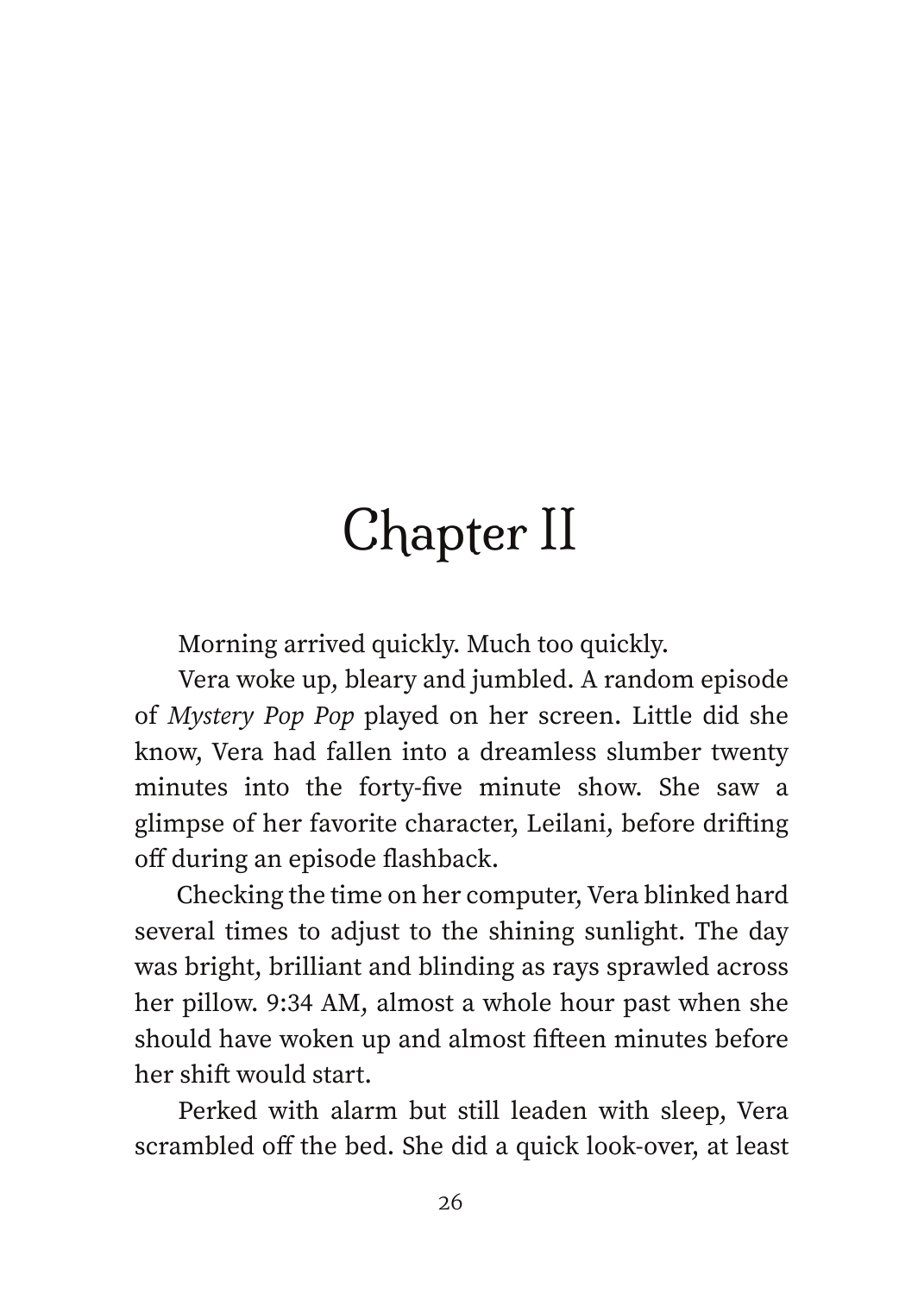she still had on her work clothes. Once, she woke up with a warrior gauntlet and a soft fox pelt made of iron. Those lived in the deep corner of her closet. In vain effort to hide the fact she was wearing yesterday's clothes, Vera rooted out a faded, black vest from her clothes pile and threw it on. She yanked her phone from the charger and slipped her work boots back on. With no time to waste, Vera opened her phone and tried to get a quick lift through TwipRide. Everything was on-peak and expensive but she had no other choice, her mother had already driven off to work.

Tapping in her home information because the GPS was too slow to turn on and focus, Vera dashed into the bathroom, narrowly missing a tumble down the stairs during a skidding turn. As she waited for TwipRide to load, Vera brushed her teeth. By the time she washed out her mouth, TwipRide picked her a driver that was four minutes away. A little micro car popped up with the driver's details and picture but Vera swiped it away, all she wanted was a speed demon that could dash her to work in less than twelve minutes. Vera spotted flecks of toothpaste on her cheeks and a wipe of it on her nose. She smeared water all over her lower face and turned off her sink with a squeak. She was all clear during the second check. Her wild cloud of hair bore a flat side from her pillow. Vera picked it out in haste and promised herself to scour YinYue for a rubber band to mask her hasty work. Her phone beeped, the micro car honked its horn and text displayed underneath on the rolling map "Your ride is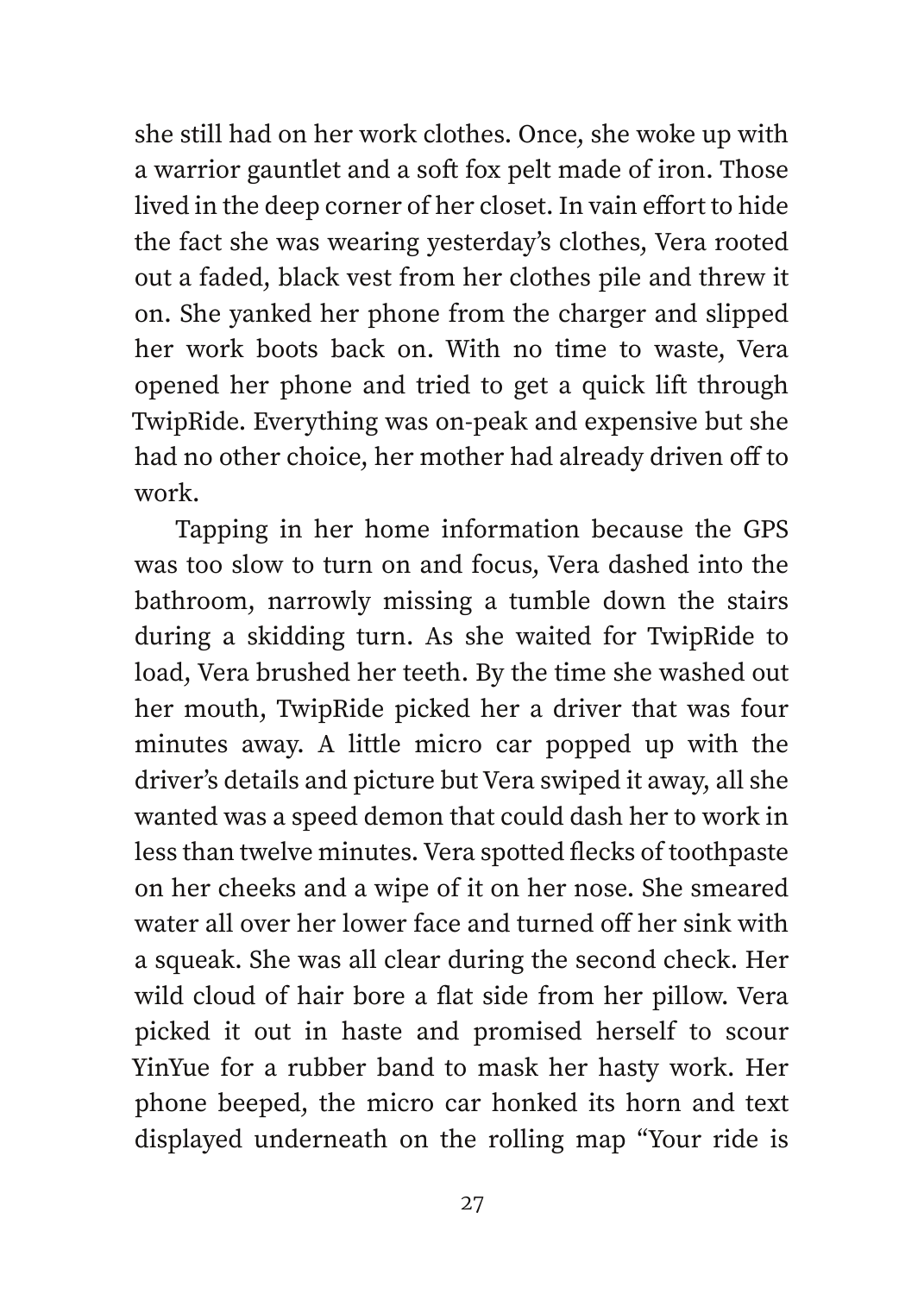almost here! Less than a minute away."

Vera gave her face a couple quick pats with the powder blue towels as she pocketed her phone in a side cargo pocket. Then, she ripped out of the bathroom and thundered down the stairs, checking her pockets for keys. The living room was awash with golden daylight as Vera erupted out the front door.

Slamming the door shut, Vera gave her waiting driver a start. Frozen against his window, clutching his heart, the college student watched Vera rocket down the stone path and spear into his car. The sedan rocked a little from her impact; the driver paled a couple shades from his warm mahogany.

Before the driver could thaw, Vera rushed out, "YinYue, please! Forty-five thirty-five Woodson Way!"

Still shocked and wide eyed, the driver pulled himself from the window and started their journey. He said nothing, it was too early to even try. He just wanted this trip to be over and drove like it.

Vera gripped the seat as the car raced down the street. She apologized a little slower as she checked her phone, "Sorry, I'm super late."

It was a mad dash to YinYue; the driver took nothing but hard corners and dangerous shortcuts. Anything to get this frantic client out his car faster. Vera arrived at work with a minute to spare but she was dropped off at the front of the locked business, not the back like she asked when they were close. With no time to argue, Vera jumped out the car and slammed it shut. As the car sped away,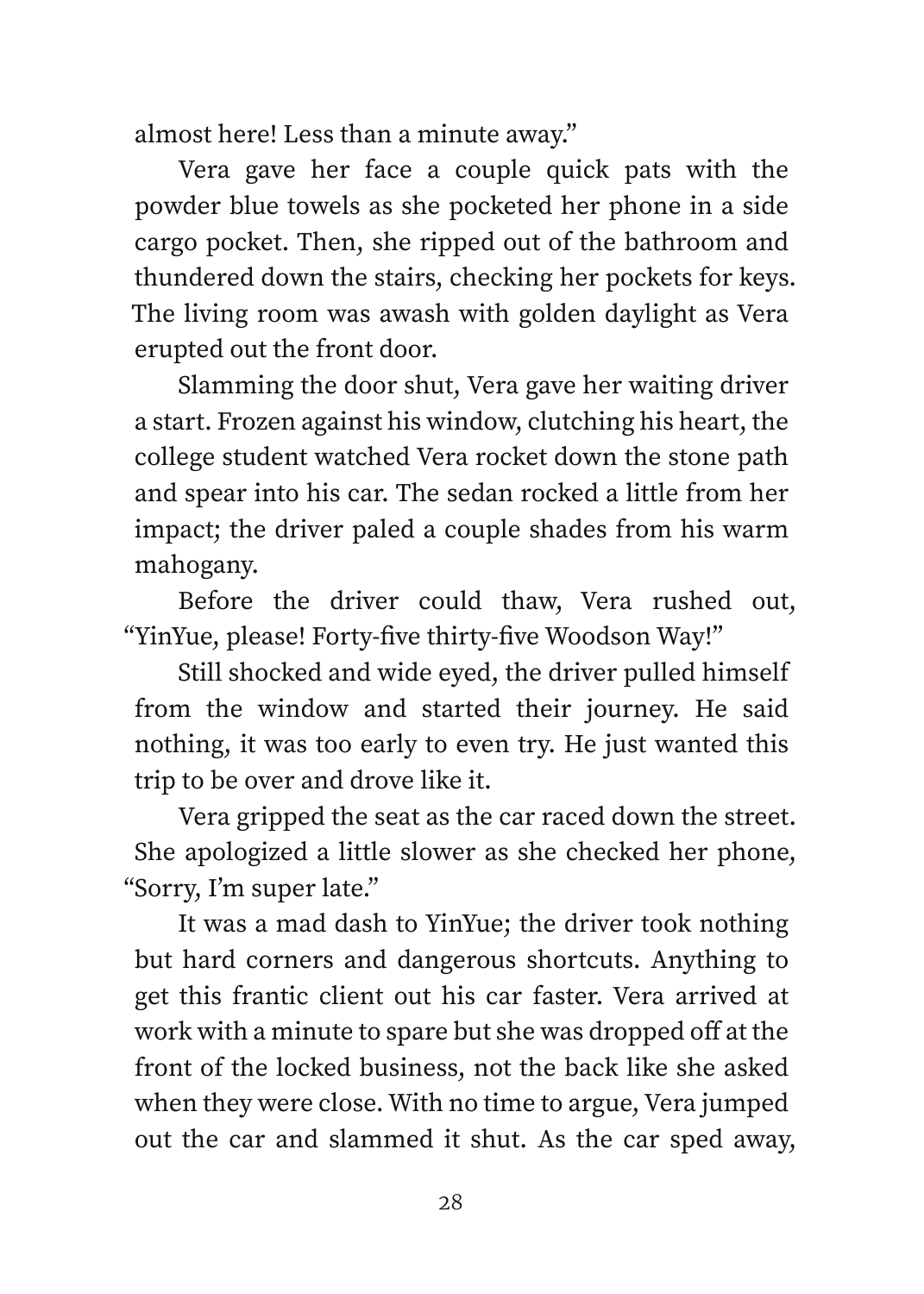Vera ran up to the front doors and banged on them with an open palm. The gates were up and the lights were on.

A little more banging and Derrick popped out from the storeroom, his phone glued to his ear and a bewildered, confused expression marked on his face. He sauntered up to the door with a calm, bemused stride as he watched Vera wave and point to the lock between the handles. She only had the key to the back, not the front because the only time she used the front doors were for her later shifts.

Derrick pressed the mic of his phone against his shoulder and asked through the glass, "What's the password?" The thick glass muffled his voice.

Vera stomped her foot, "Come on, Derrick! It's too early for that!" Derrick continued his call as Vera yelled, "I just ran up here! We don't have a password!"

Derrick returned the phone to his shoulder. "Yes we do." He returned to his call.

"No, we don't!" Vera protested.

Derrick turned about and started to walk away. Vera banged on the door's window again. She took a quick glance around, she started to feel ridiculous and figured it would only be a matter of time before she'd gather a crowd of some sort. Workers of the surrounding stores were filtering in as well.

Vera shouted, "What's the password! ʻSleeping Beauty'?"

The owner stopped and turned on a booted heel. He drifted back to the doors and clicked the metal latch.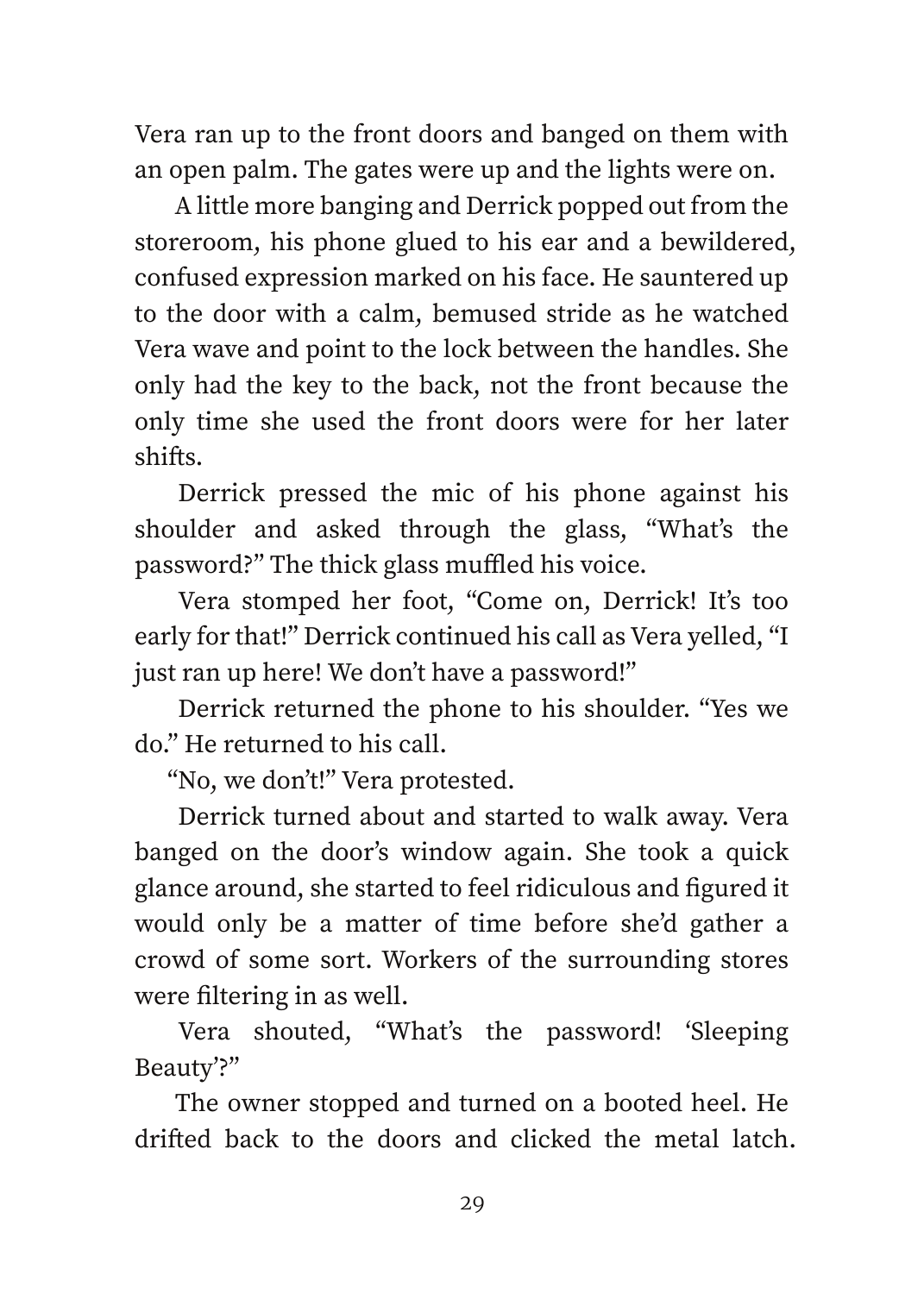Derrick cracked open the left door and placed the phone against his shoulder. With a simple and gentle tone, he informed, "The password is ʻI'm late'."

Vera barreled past him using the other door. "I am *not* late!" she said defiantly as she stormed to the storeroom for a rubber band.

Derrick continued his call, unbothered by her temper. "Nà shì shéi? Vera, tā chídàole."

Vera had heard Derrick as she stormed back out, no rubber band to be found. As she scoured around the shop computer, her ears perked.

Derrick chuckled at the response on the other end, "I know, right?"

Ears burning, Vera darted upright and asked over the computer, irate, "Hey, Derrick! Some help?" Any excuse to make the conversation stop.

Derrick nodded at Vera in acknowledgment. To the person on the other line, he said, "Hey, talk later? Duì, duì. Bye bye," and hung up. He found Vera focused on him with a frying glare. "What?"

Vera accused, "I heard my name. Y'all were talkin' ʻbout me!"

Derrick rolled his eyes as he slipped his phone into the back pocket of his black pants, "Christ, Vera, my cousin wanted to know who was in the background. I wasn't rippin' on you in another language."

"You sure?" Vera wasn't convinced.

The owner blew out a defeated sigh and rubbed his face. "Vera, either learn Mandarin or stop worrying about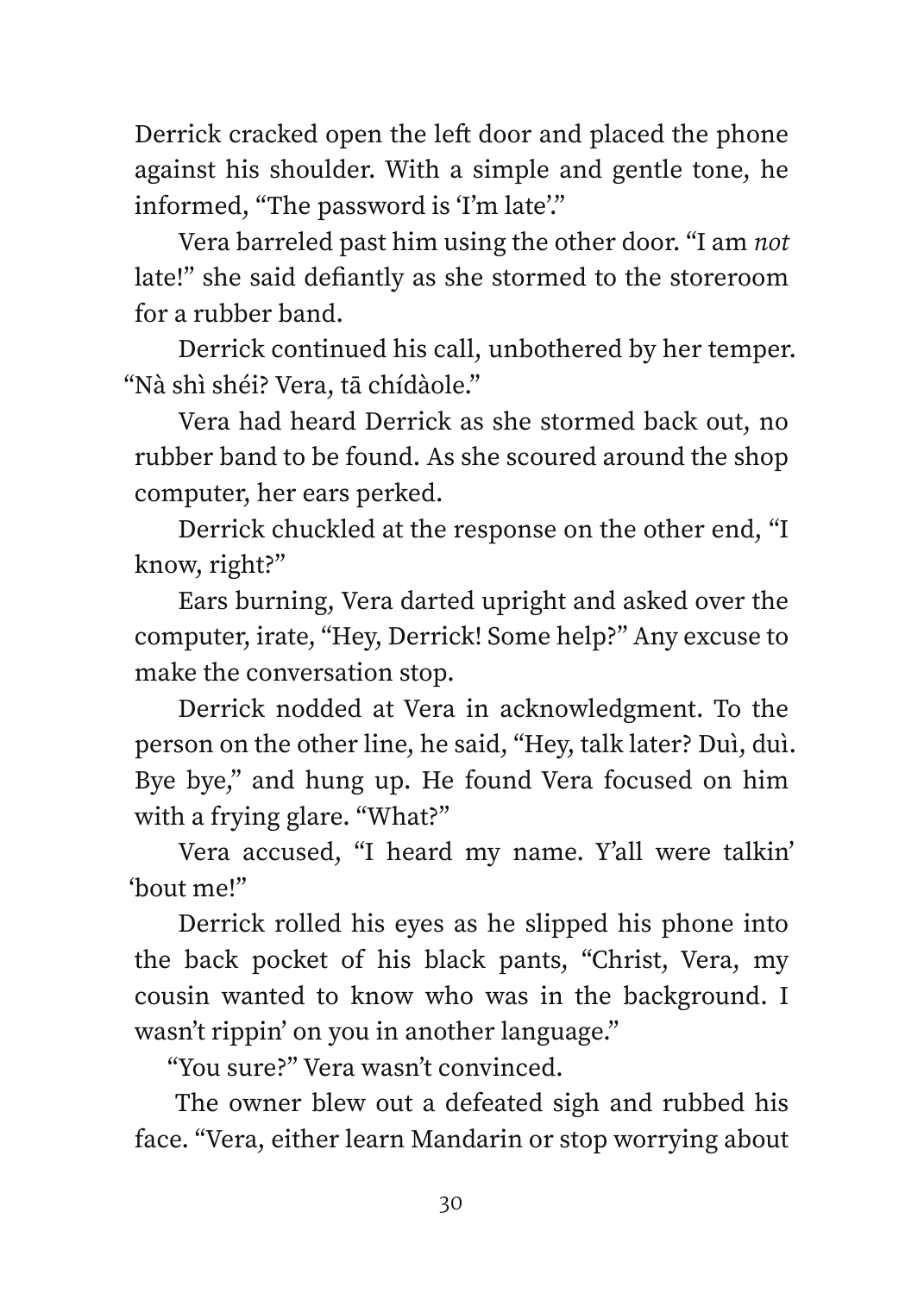what I say in my personal conversations," he stated firmly.

Vera's fire shriveled. "It's just …," Vera tried to look for the words but Derrick responded in the trailing silence instead.

"If you want me to talk in English each and every time or each and every mention I make of you just so you can feel better, regardless of what I say, you are very stunningly close to needing a new job." Vera hastily straightened up and stammered but Derrick cut her off quick, "Let me finish: This is *my* business. I can talk in *my* home language to *my* family in *my* store if *I* want to. Especially to relatives who have very poor English, like my cousin. Now," Derrick dropped his hard tone for a sweeter demeanor, "any questions or can I be the wonderful, adorable, fun loving and incredibly handsome boss I always strive to be? Besides, I know where you ʻsecretly' stash your posters. Twenty points for bucking capitalism, minus fifteen for stealth. I used to snatch cologne and spray paint from the rich stores uptown as a kid. Sneak smarter." He snickered to himself.

Vera stuttered out an apology with her head dropped low and returned to the computer, stewing in awkwardness. She didn't mind that her boss spoke in more than one language, she just didn't want anything bad said about her in any language. She sighed and picked the light music for that morning, Victorian classical.

Soft music in the morning was still quite new for YinYue. If it were up to Derrick, the store would be playing louder and harder genres every moment of the day.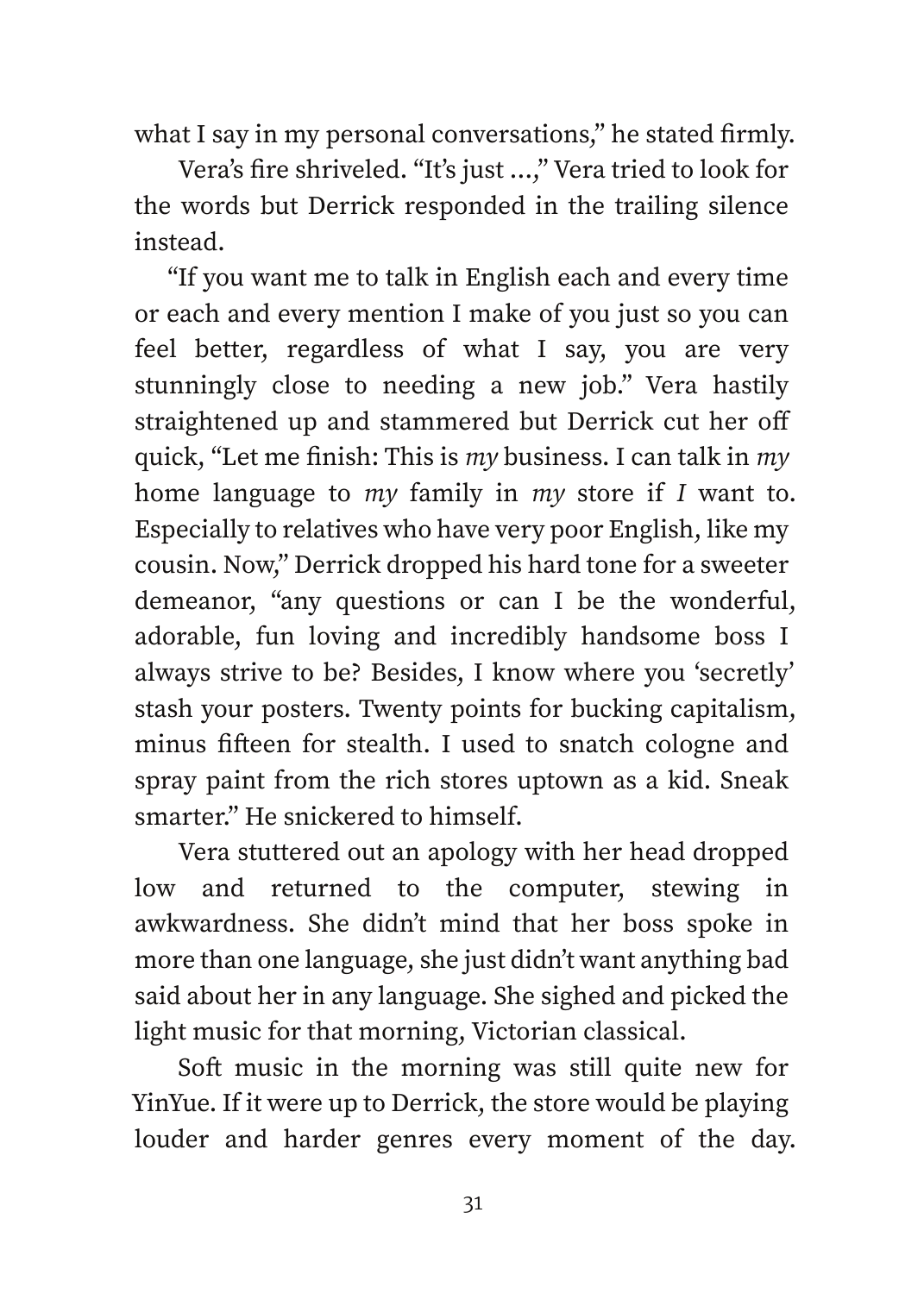Somehow, Vera managed to reason to Derrick that there was such a thing as "too early" for raging metal and brash punk, especially for the average customer. With the compromise of trying out "Soft Time" only for the summer and up until half past noon, Derrick reluctantly agreed.

Vibrant violins piped out from the overhead speakers as Vera searched the store to find whatever Derrick didn't do for opening. She gave out a gaping yawn as she noticed some of the practice room info boards weren't updated for the day.

೧೪೧

By half past noon, Vera felt beyond ran down. She tapped Derrick as he stood over the shop computer deciding new music and told him she was going to take her half hour break in the storeroom.

Tucked behind the dual bathrooms in the back was a little dusty brown cot situated under a tall shelf. There on that cot sat a travel pillow, a small teddy bear Derrick left "for décor", and, at the foot of the cot, a thin blanket clumped up in a pile. Vera closed the storeroom door and dragged herself to the cot. She fluffed the lumpy pillow and slipped off her shoes to lay down. She normally avoided naps at work because of her dreams but today she was too dragged down to care. Vera pulled out her phone to set an alarm to ring in half an hour and placed it against her leg. Ska blared throughout the store as she sorted to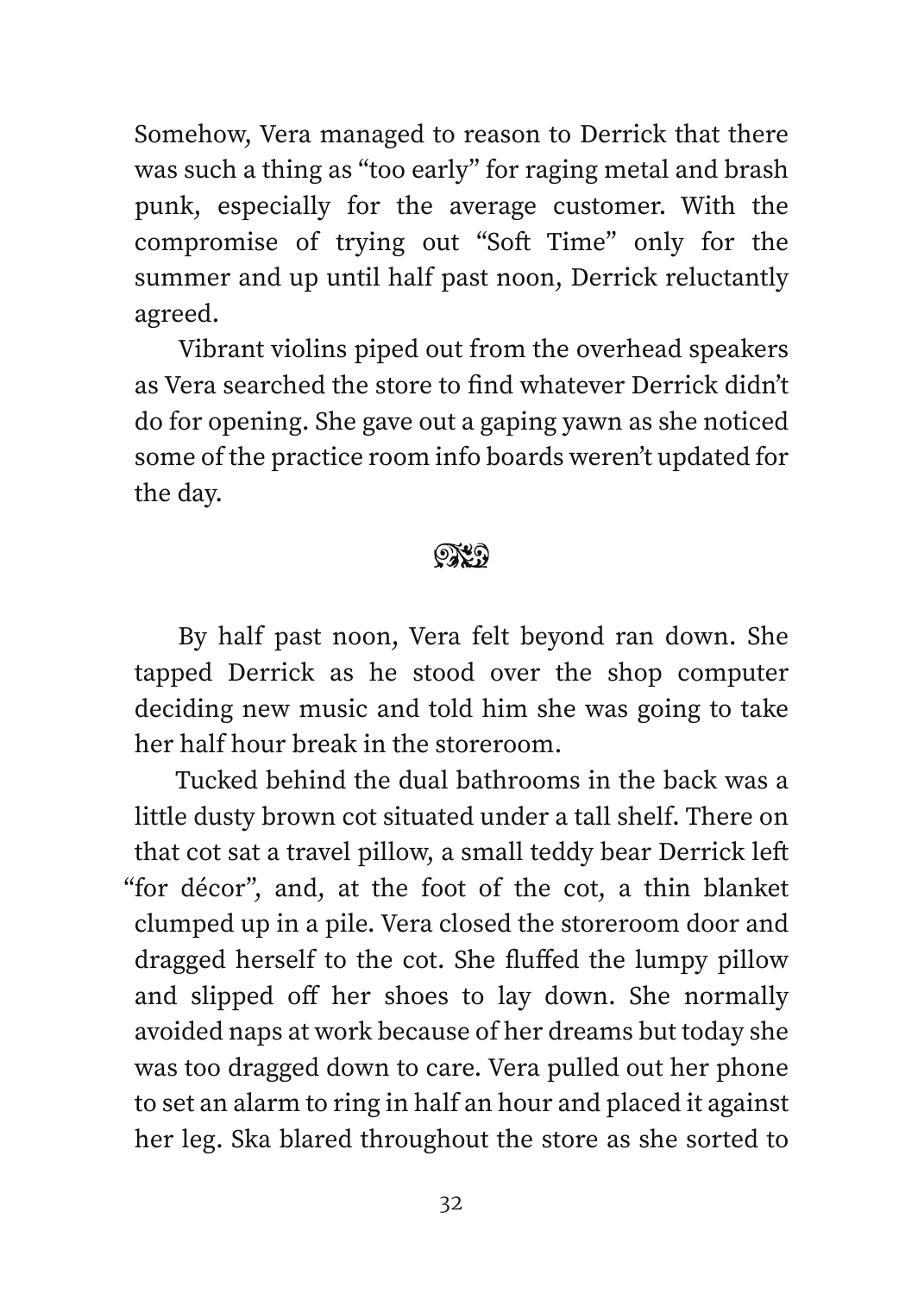get comfortable, muffled by the cinder block walls and closed door. Once her head touched the pillow, Vera was out.

The dream was simple and pleasant. Vera was sliding down a dense forest path like a snowboarder. Rugged terrain passed beneath her mountain boots like smooth snow. She could feel every pebble and twig. She sliced between evergreens in the cool mountain air as sprigs of needles caught in her hair. The rushing wind turned one cluster of needles into a golden feather fascinator, solid and heavy.

It was exhilarating, until her legs started to sink into the ground as she gained momentum, speeding towards a grassy cliff and the great expanse of the wild blue yonder.

Half-way sunk to her mid calves, Vera leaned back to fall on her hands and rump. She skidded to a stop just before she crossed onto the grassland. Her hands then sank into the ground like quicksand as she started to slide again. Crossing into the grassland, Vera struggled to pull out her hands and stop herself but she was jarred awake with a close hiss and heavy shake.

"Vera! Ver-ron-nic-ca!" Derrick rattled Vera. Concern knitted across his face, he almost shook her like a doll.

"Whaaaaaaaat?" Vera whined. For once, she felt like she was getting in some restful sleep. "I'm on breaaaaaaak," she bumbled out as she picked up her phone with a clumsy grip. She checked the time: Break ended over half an hour ago. Time was *not* on her side today.